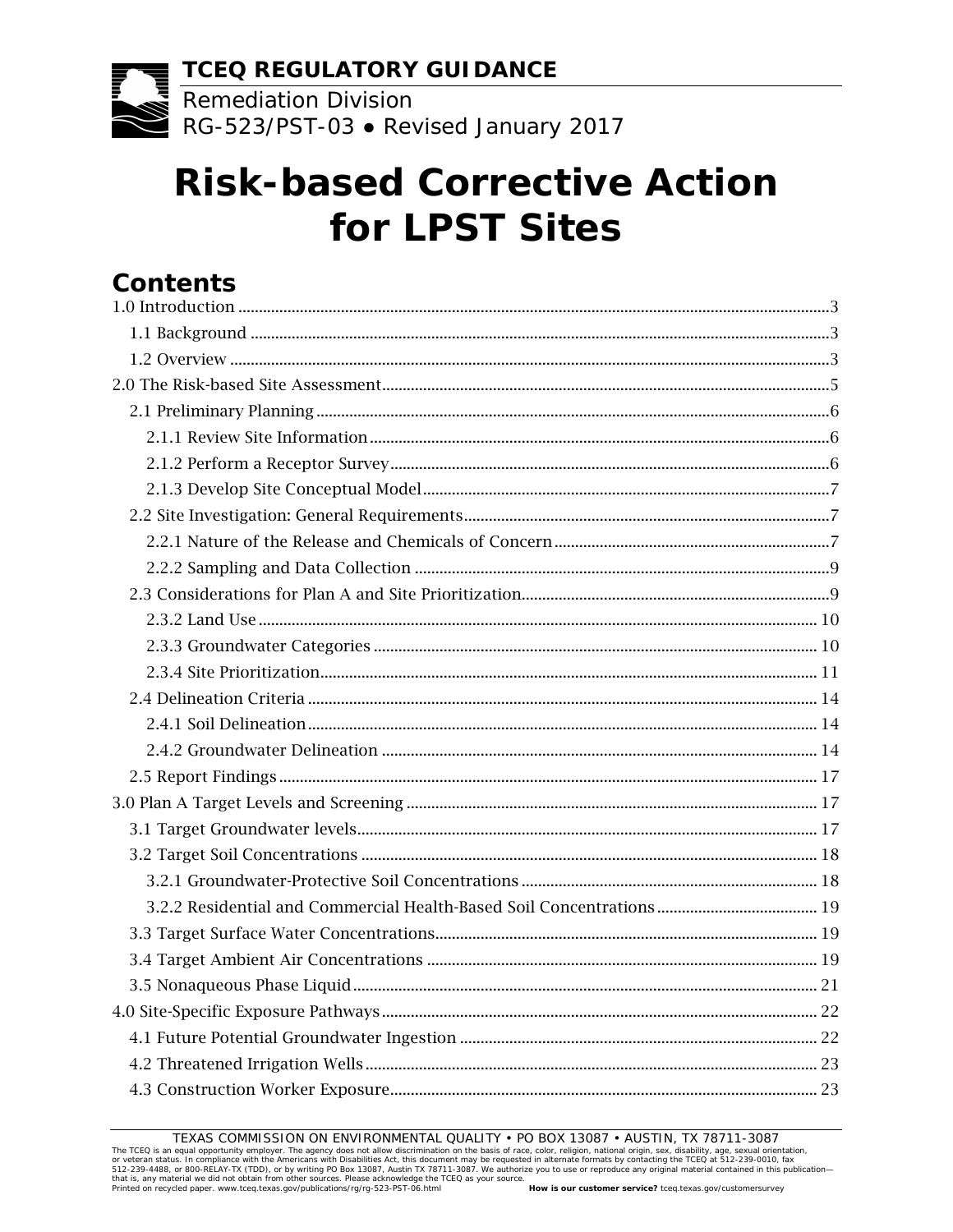| Table 5. Applicable Risk and Exposure Criteria for Groundwater Target Levels  18 |  |
|----------------------------------------------------------------------------------|--|
|                                                                                  |  |
|                                                                                  |  |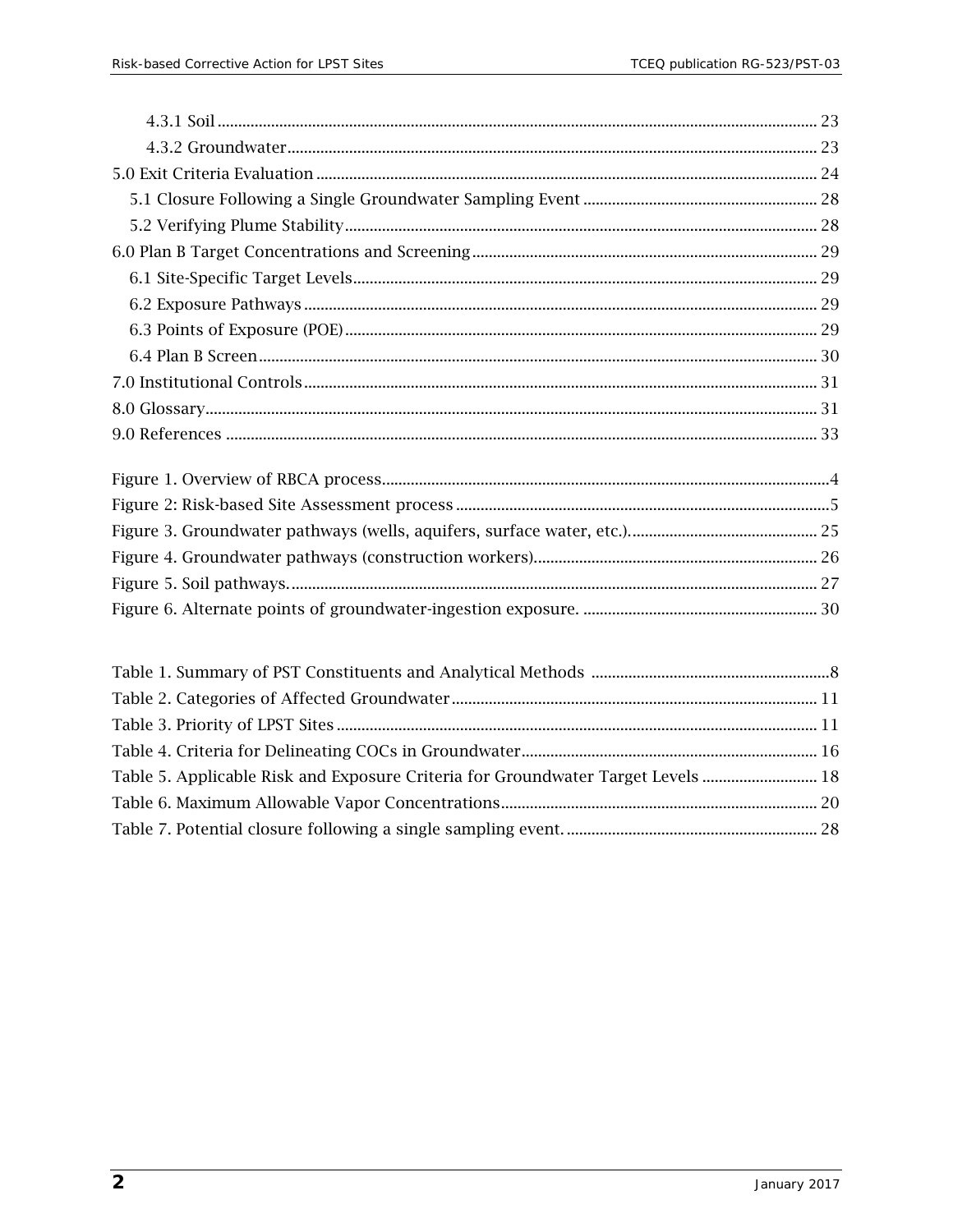# <span id="page-2-0"></span>**1.0 Introduction**

This document describes the risk-based Corrective Action (RBCA) process to achieve the risk assessment requirements of Title 30 Texas Administrative Code (TAC) Chapter 334 subchapters D, G, and Chapter 26.3572 of the Texas Water Code (TWC), within the TCEQ's Leaking Petroleum Storage Tank (LPST) Program. The RBCA process identifies LPST releases that pose a potential risk to human health and the environment and attempts to focus resources on those that pose the greatest risk. The process begins with a risk-based site assessment, proceeds through a series of screening steps and development of target levels, may be followed by remediation, and ultimately ends with closure of the LPST site.

This document describes the framework of the RBCA process that constitutes Site investigation, Plan A evaluation followed by Exit Criteria and Plan B evaluations to systematically progress the site towards closure. The criteria for the RBCA program are described in 30 TAC Section 334.203. This document applies to releases from leaking underground storage tanks and aboveground storage tanks regulated under the 30 TAC Chapter 334.

# <span id="page-2-1"></span>**1.1 Background**

This guidance sets forth a systematic approach to identifying and remediating LPST releases that may pose an unacceptable risk to human health or the environment. Since publication of its original version in 1994, several interoffice memoranda have amended, updated, or further developed the guidance, policies, and procedures. The current revision of this guidance incorporates components of the TCEQ Guidance for risk-based Assessments at LPST Sites in Texas, RG-175 and the following interoffice memoranda:

- "Chapter 334 Closure Criteria for Domestic Irrigation Wells," September 6, 2006.
- "Process for Expedited Closure for Evaluation of Priority 4.1 Petroleum Hydrocarbon LPST Sites," July 17, 2003.
- "Guidance for Leaking Petroleum Storage Tank (LPST) Sites Located on State Designated Major/Minor Aquifers or Local Water Supply," November 1, 1999.
- "Adjustment to March 6, 1997 Protective Concentrations in Groundwater for Construction Worker Exposure to Account for Time-Averaged Exposure," August 12, 1997.
- "Clarifications and Amendments for Implementation of RG-36," March 6, 1997.
- "Guidance for Judging the Adequacy of Contaminant Delineation for Purposes of Determining if Further Corrective Action is Needed," February 10, 1997.
- "Process for Evaluating Petroleum Hydrocarbon LPST Sites Exceeding Target Concentrations," February 10, 1997.

# <span id="page-2-2"></span>**1.2 Overview**

The risk-based criteria regulated under 30 TAC 334.203 are similar to ASTM International standard E-1739 Tier 1 and Tier 2 evaluations. Plan A evaluation, like Tier 1, refers to a risk-based analysis performed to develop non site-specific target levels by applying conservative exposure factors to different land/groundwater use scenarios. Plan B evaluates the risk under the same scenarios by applying site-specific data for all complete exposure pathways. An Exit Criteria Evaluation is performed between the Plan A and Plan B evaluations to evaluate and qualitatively eliminate open exposure pathways. Figure 1 provides an overview of the RBCA process and serves as a reference point for the remainder of the document.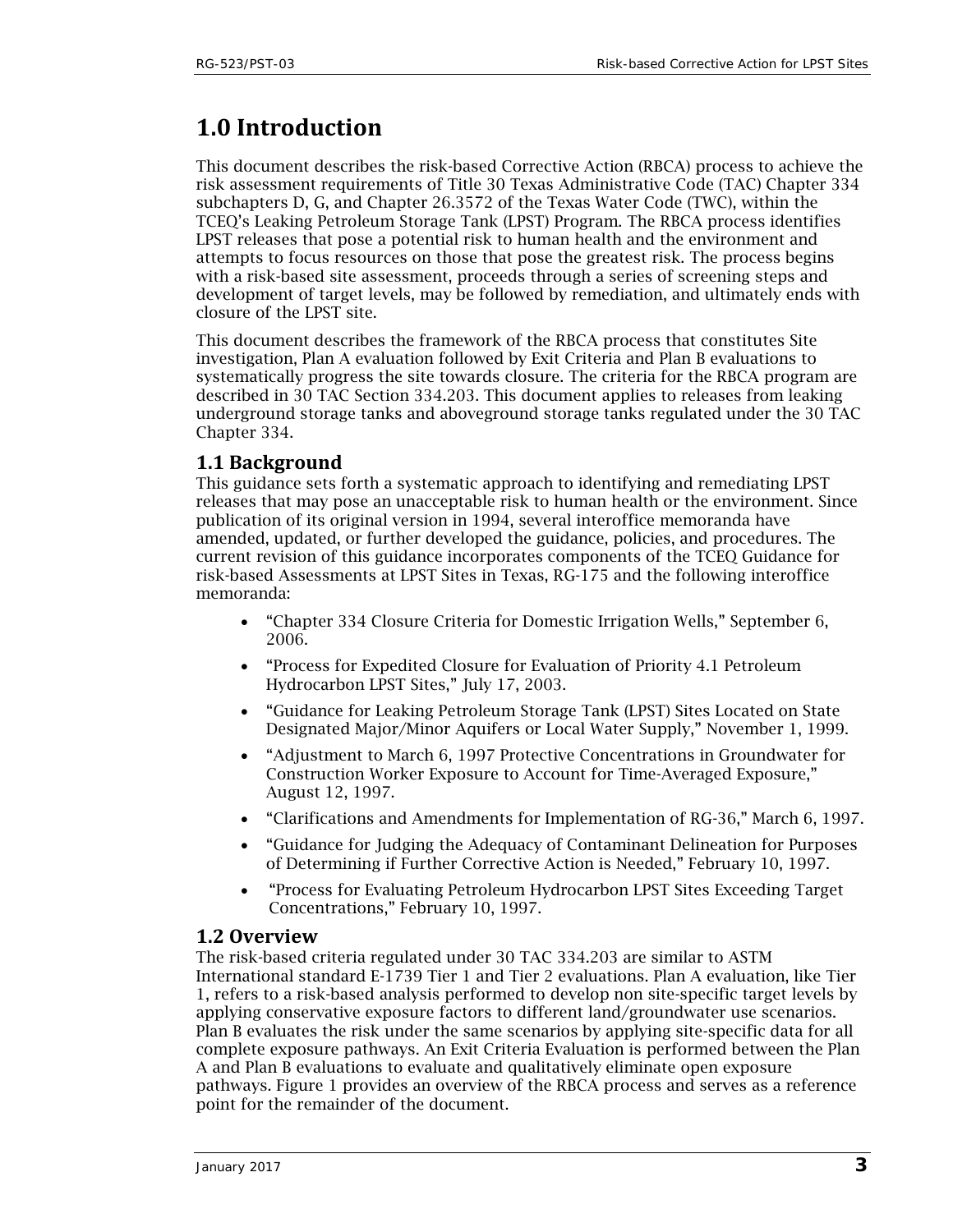#### <span id="page-3-0"></span>**Figure 1. Overview of RBCA Process.**

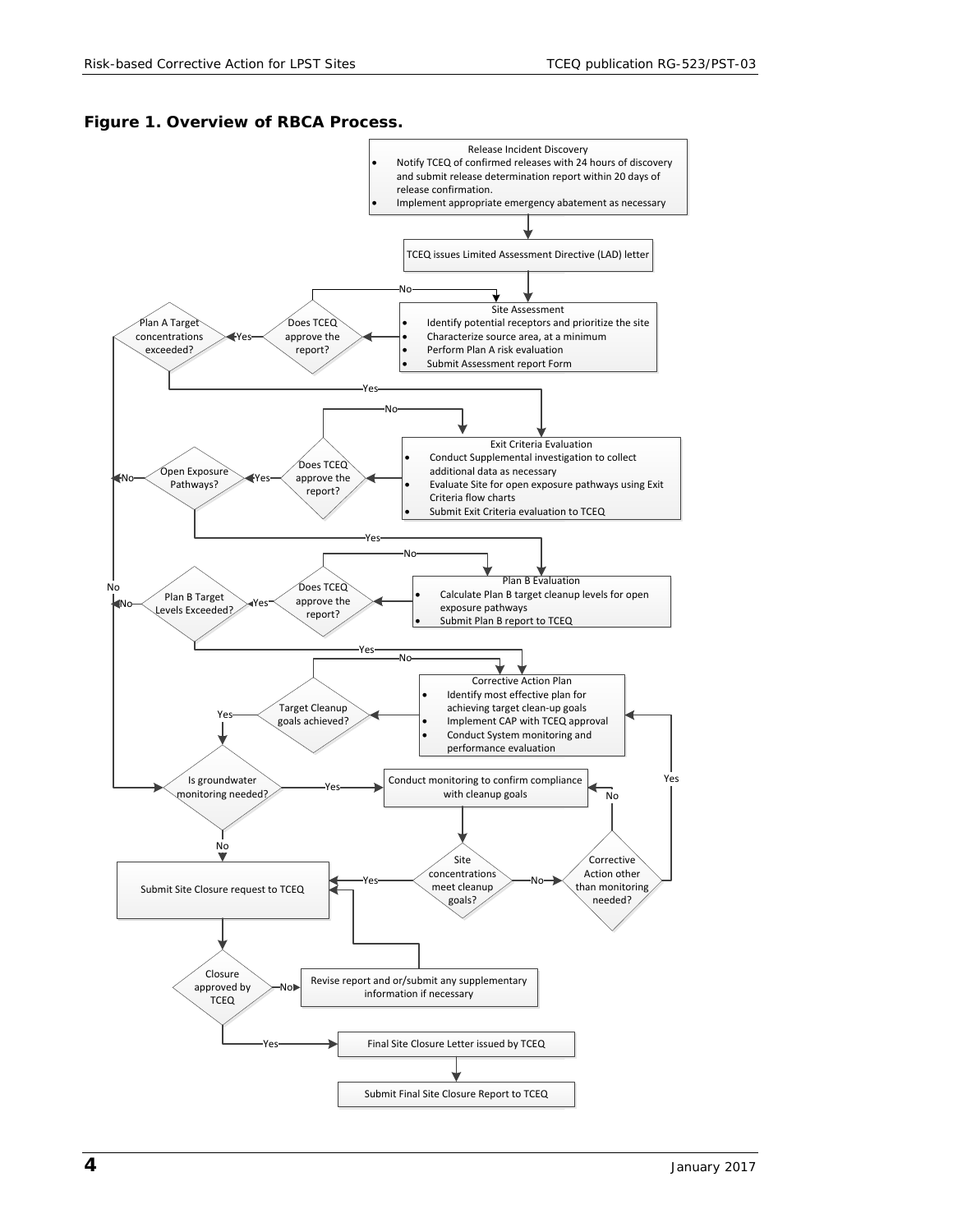# <span id="page-4-0"></span>**2.0 The Risk-based Site Assessment**

A thorough and reliable assessment is essential for risk-based corrective action. A proper site assessment requires evaluation of potential source areas, delineation of the contaminant plume, and determination of chemical of concern (COC) concentrations; as well as identification of receptors, viable exposure pathways, and transport mechanisms. The major components of the risk-based site assessment process are illustrated in Figure 2.

<span id="page-4-1"></span>

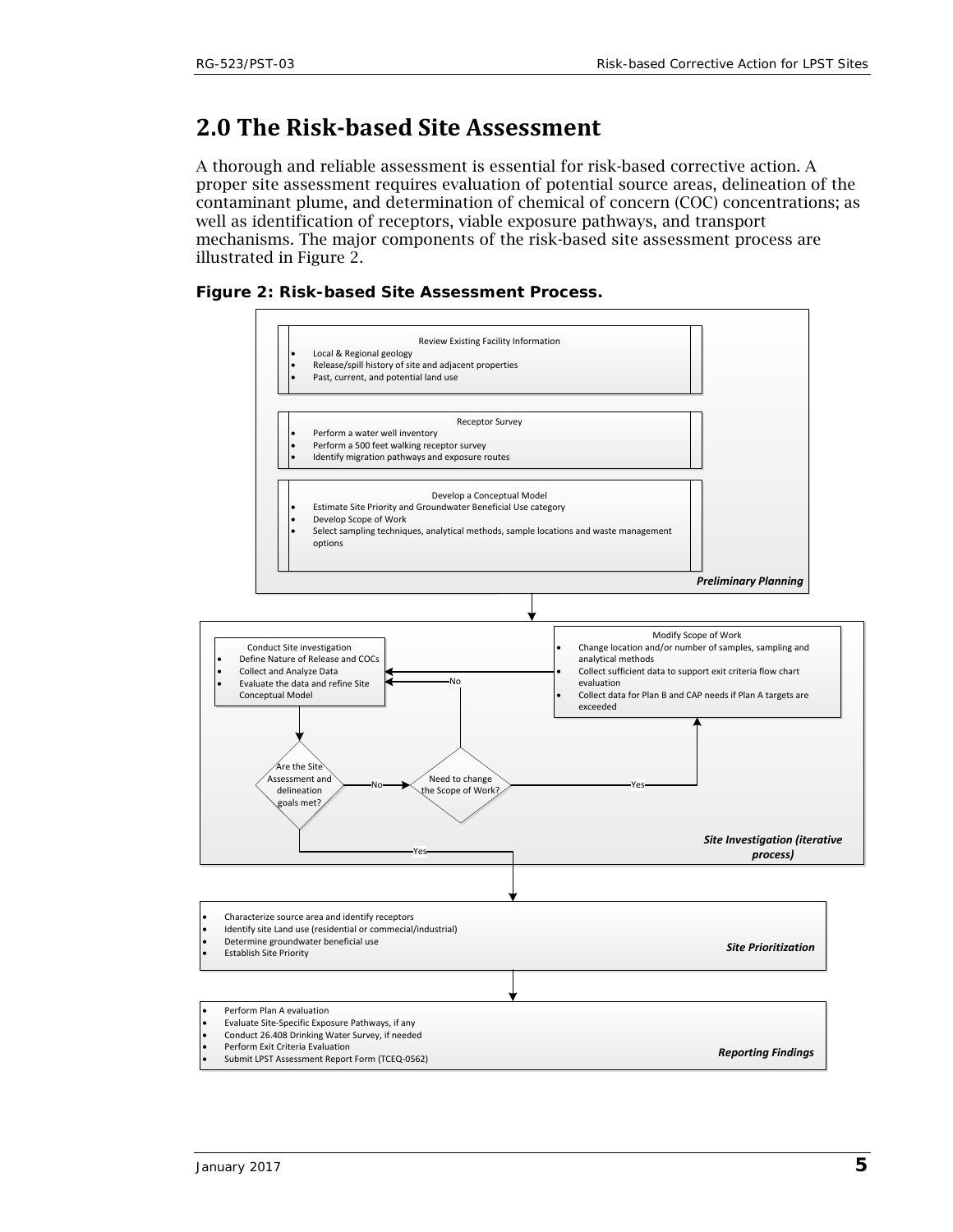# <span id="page-5-0"></span>**2.1 Preliminary Planning**

The success of any site investigation is directly related to the quality of pre-investigation planning. Preliminary planning *must* include a review of existing facility information, performance of a receptor survey, development of a conceptual model, and designing a scope of work. It is essential that all background information be collected and a receptor survey be performed to develop the conceptual model (i.e., understanding of the site) *prior* to the site investigation.

### <span id="page-5-1"></span>2.1.1 Review Site Information

### *2.1.1.1 Regional Geology*

Review local and regional geologic/hydrogeologic maps and other publications to identify general soil and rock types, regional depth to bedrock, depth to groundwater, aquifer properties, groundwater gradient, and flow direction. Identify the aquifer and/or surface water body which serves as the source of drinking water for the area and facility. Identify and evaluate the use of the affected groundwater zone within 1/2 mile of the LPST site.

### *2.1.1.2 Land Use*

Investigate and describe past, current, and probable future land uses of the site. Identify potential source areas, and migration pathways. Determine past and current uses of adjacent properties to identify other possible sources of contamination. If an off-site receptor is identified, predict probable future land use based on current use and any existing zoning of the adjacent properties. Identify the current predominant land use of the area as either commercial/industrial, or residential.

### *2.1.1.3 Source History*

Locate current and former tank systems, and other potential sources (i.e., releases, spills, and overfill incidents) on- and off-site. Inventory control records and tank tightness tests may provide valuable data in evaluating possible sources. Investigate previous assessment work (e.g., tank removal data, release investigation) and ongoing corrective action activities at the site and adjacent properties.

# <span id="page-5-2"></span>2.1.2 Perform a Receptor Survey

The identification of potential receptors and exposure pathways is the basis for site prioritization and determination of target cleanup levels. The receptor survey includes a field survey and a water well records inventory. This information should be clearly presented on a vicinity map or an existing aerial photograph of appropriate scale.

### *2.1.2.1 Water Well Inventory*

Perform a records inventory of all water wells located within 1/2 mile of the site. Plot all inventoried wells on a current United States Geological Survey (USGS) topographic map and provide all available information regarding well completion, age, use, and status. Document any ordinances which prevent or influence the future installation of water wells at the site or surrounding area. The location and current use of water wells within 1/2 mile that could potentially be impacted should be physically verified. Drinking Water Surveys performed in accordance with TWC Section 26.408 may be used to complete this portion, but will not substitute for the receptor survey.

### *2.1.2.2 Field Survey*

A door-to-door field survey must be performed within a 500-foot radius of the facility and include the following:

1. Receptor Identification: Locate all registered and unregistered water wells, schools, hospitals, residences, basements, day care centers, nursing homes, businesses, etc. Other sensitive receptors such as surface water bodies, parks, recreational areas,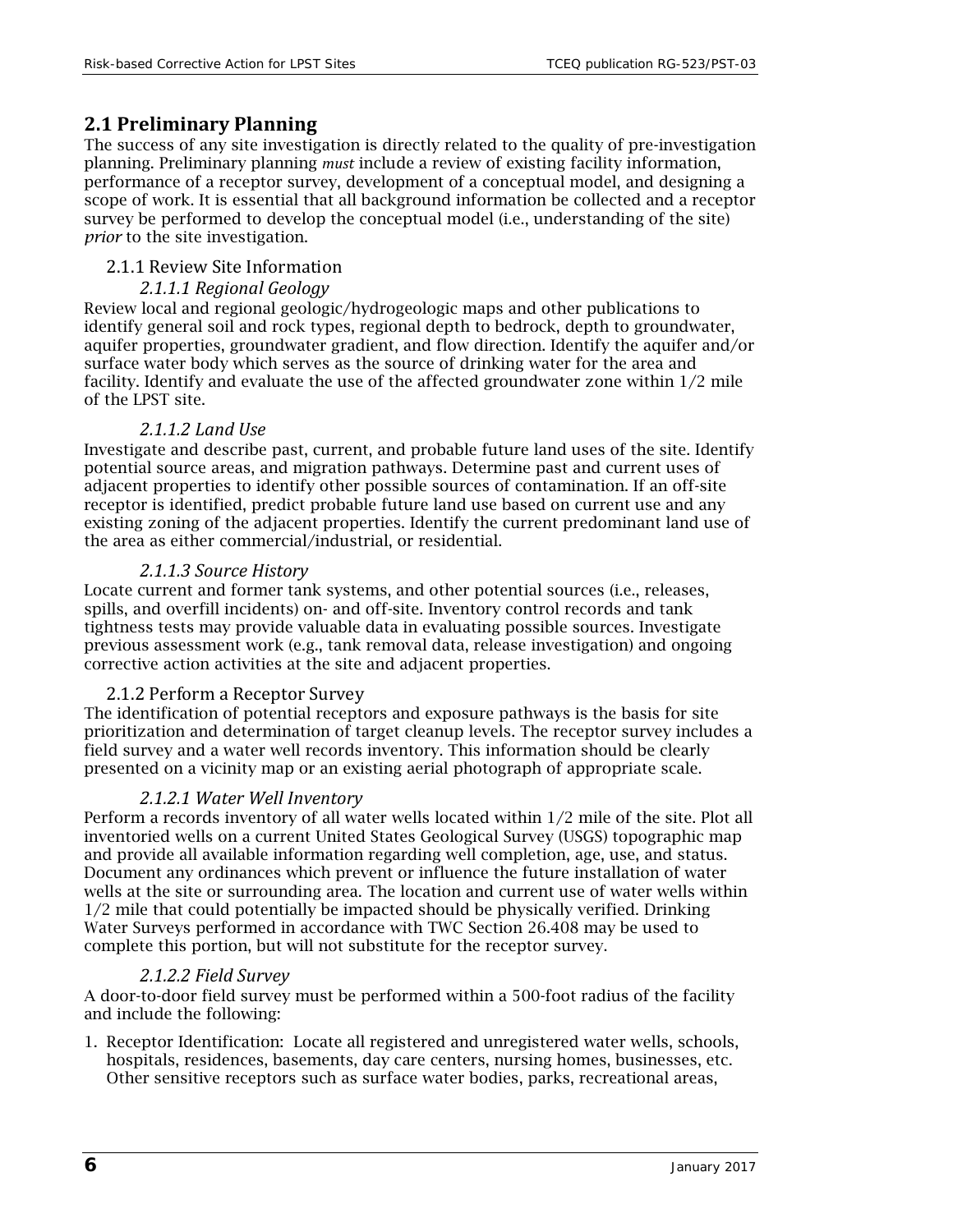wildlife sanctuaries, wetlands, and agricultural areas must also be identified in the field survey.

2. Migration Pathway Identification: Identify and indicate the depth of all subsurface utilities and structures that may serve as preferential migration pathways.

Depending on the site specific information and as the site assessment progresses, the TCEQ may require that the field survey extend beyond a 500-foot radius of the facility. If a sensitive receptor is identified, then the potential for impact must be evaluated. Sensitive receptor(s) known or suspected to be impacted require immediate action. This may include initiating abatement measures, providing alternative water supply, and/or sampling threatened water wells.

### 2.1.3 Develop Site Conceptual Model

<span id="page-6-0"></span>The information obtained during the preliminary planning phase, in conjunction with considerations for Plan A and prioritization, is used to develop an initial site conceptual model (CSM). A CSM is a three-dimensional representation of the site conditions. It starts with a basic understanding of the contaminant concentrations and distribution, the factors affecting contaminant transport (including direction and rate), the potential for contaminants to reach a receptor, and iterates around what is known and what needs to be known. A CSM contains sufficient information for the development of current and future exposure scenarios. Therefore, as a part of the conceptual model and essential to the development of a Plan A risk evaluation, consider and incorporate the following into the scope of work for risk-based site investigation:

- Determination of COCs and concentrations in each affected media (i.e., soil, groundwater, vapors, surface water).
- Determination of appropriate beneficial groundwater use category for the site (for sites where groundwater is not encountered, consult regional groundwater information).
- Evaluation of vapors to ensure total contaminant concentration does not exceed 25 percent lower explosive limit (LEL).
- Evaluation of impact to surface water if surface water exists within 1/4 mile of the site.
- Evaluation of nuisance conditions like presence of nonaqueous phase liquid (NAPL), potential for explosive vapors, impact to food source vegetation.
- Periodic evaluation of existing data to establish current site conditions and groundwater plume stability.

# <span id="page-6-1"></span>**2.2 Site Investigation: General Requirements**

This section provides guidance for collecting information required to complete Plan A and Plan B evaluations. Such information includes characterization of source area, selection of COCs, development of sampling requirements, and delineation of the contaminant plume.

2.2.1 Nature of the Release and Chemicals of Concern

<span id="page-6-2"></span>The contaminants released into the environment are identified based on the nature of the product released and the documented presence of chemical components in various petroleum products. The COCs commonly sampled for petroleum releases are provided in Table 1. Groundwater samples may also be analyzed for inorganic components (e.g., oxygen  $(O_2)$ , nitrates  $(NO_3)$ , sulfates  $(SO_4)$ , etc.) as a screening tool for an indirect measurement of hydrocarbon distribution (i.e., biodegradation indicators) since concentrations of these inorganic compounds are significantly influenced by microbial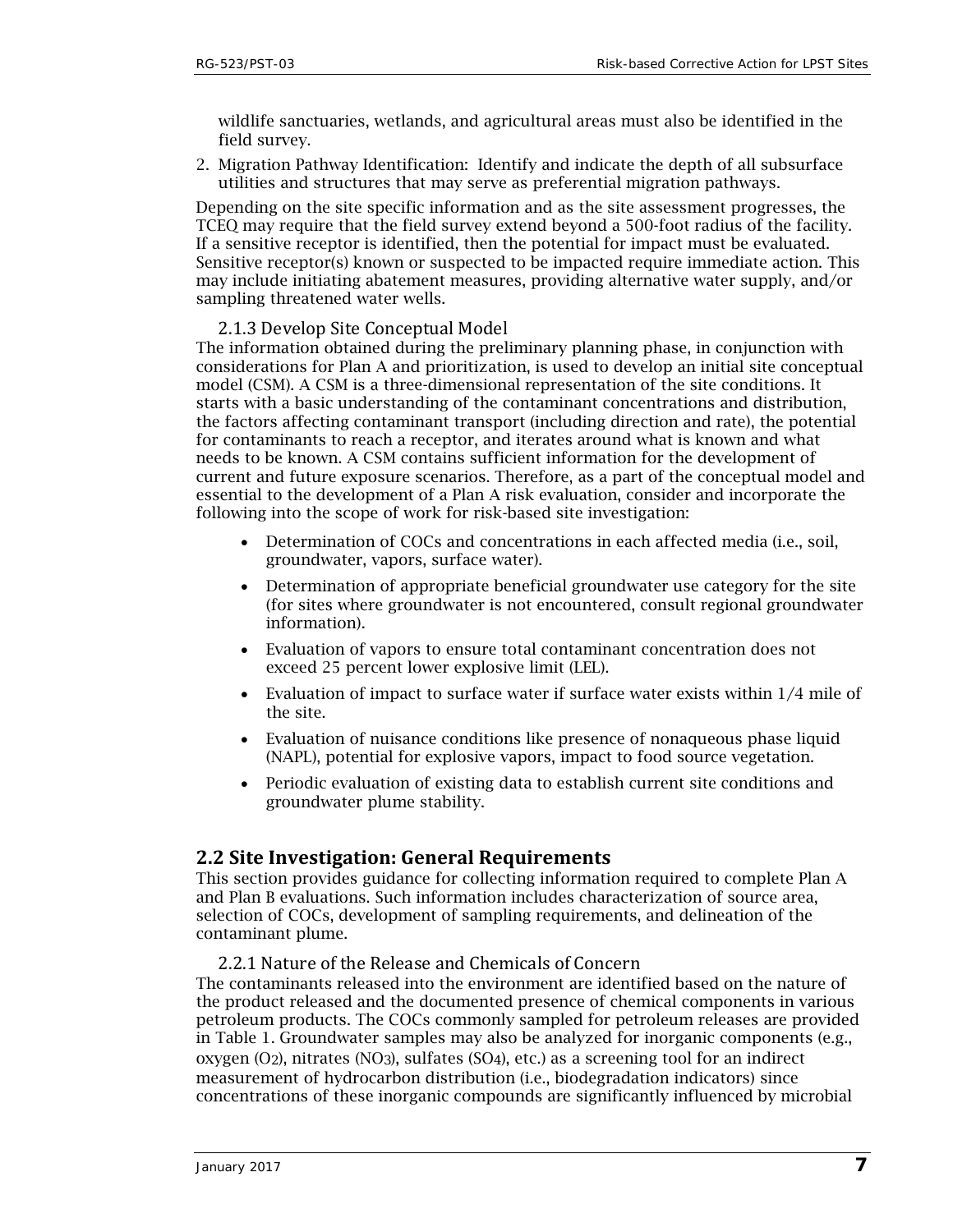activity that metabolizes petroleum hydrocarbons. The TCEQ requires the analysis of all soil, groundwater, and vapor samples be conducted at a National Environmental Laboratory Accreditation Conference (NELAC) certified laboratory.

The physical properties of soil affect the fate and transport of the COC. Consideration should be given to the collection of samples to determine the site soil properties. Unaffected soil samples should be collected from the vadose zone for evaluation of soil bulk density, porosity, water content, fraction organic carbon, and hydraulic conductivity. Appropriate ASTM International standards or other common geotechnical methods may also be used to determine the soil parameters. Default values must be used for determination of Plan A target concentrations when site-specific soil data is not available.

| <b>Substance</b><br><b>Stored</b>                                    | Constituents                                          | <b>Analytical</b><br><b>Methods</b>          | <b>Sample</b><br>Media <sup>2</sup> | <b>Comments</b>                                                                                                                                                                                                      |
|----------------------------------------------------------------------|-------------------------------------------------------|----------------------------------------------|-------------------------------------|----------------------------------------------------------------------------------------------------------------------------------------------------------------------------------------------------------------------|
|                                                                      | <b>BTEX &amp; MTBE</b>                                | 8021B or 8260B                               | Water,<br>Soil <sup>5</sup>         | Method 8260B is preferred, over<br>8021B at identifying COCs.                                                                                                                                                        |
| Gasoline, diesel,<br>jet fuels, and<br>Nos. 1, 2, and 4<br>fuel oils | <b>TPH</b>                                            | <b>TX1005</b>                                | Water,<br>Soil <sup>5</sup>         | Report the results of the following<br>ranges: $nC_6$ to $nC_{12}$ , > $nC_{12}$ to $nC_{28}$ ,<br>>nC <sub>28</sub> to nC <sub>35</sub> or nC <sub>36</sub> , nC <sub>6</sub> to nC <sub>35</sub> or<br>$nC_{36}$   |
|                                                                      | PAHs (if TPH<br>$>nC_{12}$ detected <sup>3</sup> )    | 8310 or 8270 <sup>4</sup><br>(if applicable) | Water,<br>Soil <sup>5</sup>         | If analytical interference is observed<br>or suspected, sample extract should<br>undergo cleanup; for example, using<br>Method 3611B.                                                                                |
|                                                                      | <b>VOCs</b><br>(including<br><b>BTEX</b> and<br>MTBE) | 8260B                                        | Water,<br>Soil <sup>5</sup>         | Include all solvent-type volatile<br>chemicals, BTEX, and MTBE in the<br>initial 8260B analyses. Other<br>methods, such as Methods 8011 or<br>8021B, can be used during corrective<br>action activities, if desired. |
| Waste oil or<br>unknown<br>petroleum                                 | <b>TPH</b>                                            | <b>TX1005</b>                                | Water,<br>Soil <sup>5</sup>         | Report the results of the following<br>ranges: $nC_6$ to $nC_{12}$ , > $nC_{12}$ to $nC_{28}$ ,<br>>nC <sub>28</sub> to nC <sub>35</sub> or nC <sub>36</sub> , nC <sub>6</sub> to nC <sub>35</sub> or<br>$nC_{36}$   |
| products                                                             | PAHs (if TPH<br>$>nC_{12}$ detected <sup>3</sup> )    | 8310 or 8270 <sup>4</sup><br>(if applicable) | Water,<br>Soil <sup>5</sup>         | If analytical interference is observed<br>or suspected, sample extract should<br>undergo cleanup; for example, using<br>Method 3611B.                                                                                |
|                                                                      | <b>RCRA 8 Metals</b>                                  | 6020                                         | Soil                                | Filtering water samples is only<br>allowed when the turbidity of the<br>sample is greater than 10<br>nephlometric turbidity units (NTUs).                                                                            |

#### <span id="page-7-0"></span>**Table 1. Summary of PST Constituents and Analytical Methods 1.**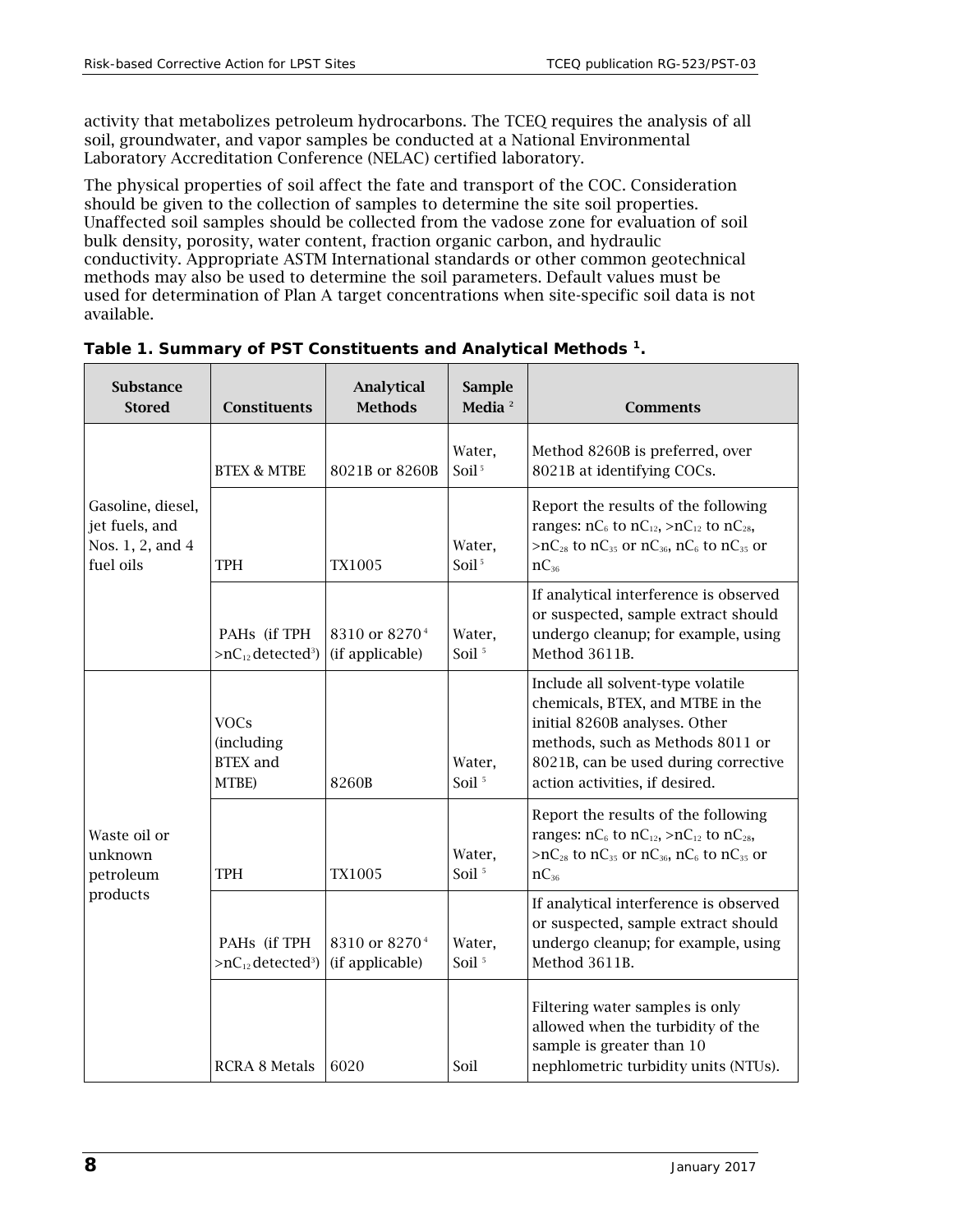#### **NOTES**

- The method quantitation limits (MQLs) for all analyses must be less than or equal to the action levels. The MQL for a chemical is the lowest nonzero standard used in the laboratory's initial calibration curve, as described in SW846-8000B.
- <sup>2</sup> The water sample protocols summarized in the table assume that the water has no residual free chlorine. For water samples with residual chlorine (e.g., collected from a public chlorinated supply), free chlorine must be removed with appropriate addition of  $Na_2S_2O_3$ .
- <sup>3</sup> MQLs for TPH must be less than or equal to 50 mg/kg (soil) or less than or equal to 5 mg/L (water) for each carbon range (e.g.,  $nC6$  to  $nC12$ ,  $>nC12$  to  $nC28$ ,  $>nC28$  to  $nC35$  or 36). Analytical responses detected above the laboratory's method detection limit (MDL) (i.e., observed above the MDLs and meeting the qualitative identification criteria specified either in the analytical method used or in the laboratory's standard operating procedure) should be reported as detected results. If the response is detected below the MQL but above the MDL, the results should be reported at the concentration estimated by the laboratory and flagged with a qualifier  $(e.g., 'J')$  to indicate the value reported is an estimate.
- <sup>4</sup> Method 8270 using select ion monitoring (SIM) or using a low-level PAH approach is recommended because it minimizes false-positive detections of PAHs. Regardless of the method used, the MQL of the method must be less than or equal to the respective PST Program action level.
- <sup>5</sup> EPA SW-846 Method 5035 must be used to collect soil samples for VOC, BTEX, and/or MTBE analysis. Soils samples for TPH and/or PAH analysis can be collected in 4-6 oz. containers (bulk).

#### 2.2.2 Sampling and Data Collection

<span id="page-8-0"></span>Samples must be handled properly to avoid cross-contamination and ensure that sample integrity is not compromised.

#### *2.2.2.1 Soil*

Determining the nature and extent of a petroleum release generally begins with characterizing soil and rock permeability and conducting soil sampling. Soil samples are collected to establish the full horizontal and vertical extent of the release in the soil.

Samples should be screened for petroleum hydrocarbons in the field using a portable photo-ionization detector (PID), flame-ionization detector (FID), or an ultraviolet fluorescence (UVF) instrument to establish where contamination is present. Continuous sampling of soil cores allows rapid visual observations of soil staining from releases, and technologies such as UVF screening can quickly identify the exact vertical extent of a release in the soil column. Using continuous screening of soils in this way, from the ground surface to the bottom of the borehole, allows a precise understanding of the vertical extent of contamination at each boring. Soil samples are typically collected for analytical purposes from the zone of greatest contamination based on field screening results, immediately above saturated zone, and total depth.

#### *2.2.2.2 Groundwater*

Monitoring wells are constructed to establish the horizontal and vertical extent of impact to the groundwater resource. Monitoring wells are typically established around the release to understand the distribution of contaminants in the saturated zone. The number and location of groundwater monitoring wells must be adequate to characterize the nature and extent of contamination. A minimum of three triangulated monitoring wells are necessary to establish the direction of groundwater flow. For sites with complex geologic conditions, man-made disturbances, or underground utilities within the groundwater, more wells will be necessary to fully understand groundwater attributes.

### <span id="page-8-1"></span>**2.3 Considerations for Plan A and Site Prioritization**

The information gathered during the site investigation is used to determine the three critical components of a risk-based assessment—contaminant concentration, exposure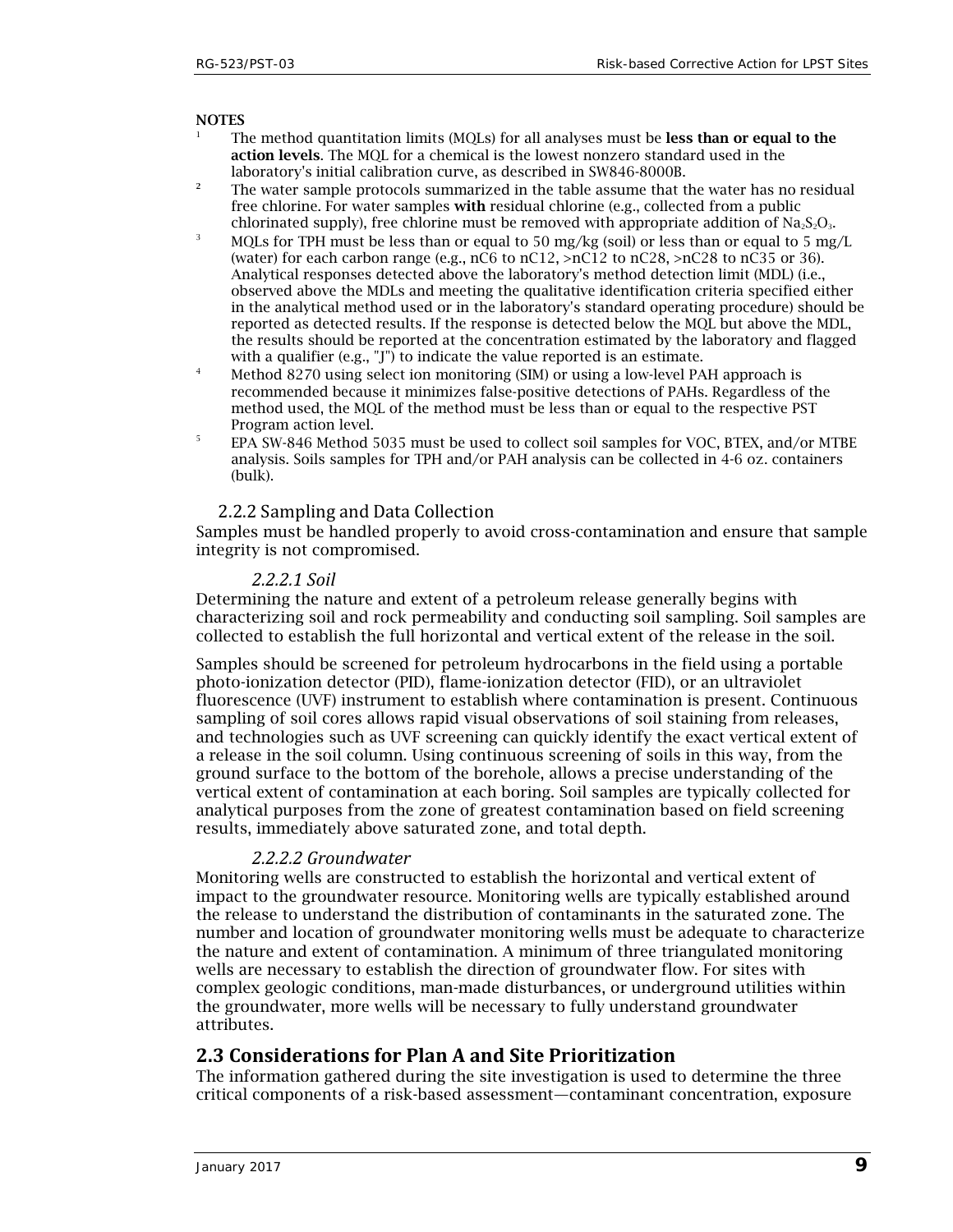route, and exposure point. These components dictate the site prioritization, which in turn directs the remediation standards for the site. Once the site prioritization is completed, the responsible party may choose to use the default target levels (Plan A) set for the established exposure pathways or may choose to derive the site-specific target levels (Plan B).

### 2.3.2 Land Use

<span id="page-9-0"></span>Target levels are based on either residential or commercial-industrial land use. *Residential* generally applies to land used for human habitation but also includes daycare facilities, schools, hospitals, and parks. *Commercial-industrial* generally applies to land not being used for human habitation such as offices, retail businesses, and hotels. More detailed definitions of these terms appear at 30 TAC Section 334.202.

Each COC-affected property must be designated as either residential or commercialindustrial based on current use at the time the assessment is conducted, unless a planned change is known. Vacant property should be considered residential unless the site is clearly located in a commercial-industrial area or is zoned for commercialindustrial use, or there are documented plans to use the property for commercial or industrial purposes (US EPA, 1991a). Rights of way along transportation corridors should be considered commercial-industrial.

### 2.3.3 Groundwater Categories

<span id="page-9-1"></span>Four potential beneficial use categories have been established based on water quality and documented water use. Table 2 presents the criteria for categorizing beneficial use. Each category takes into consideration the identified receptors (water wells, etc.), the current and probable future use conditions, and the quality as measured by the total dissolved solids (TDS) content of the water. The beneficial use categories determine the applicable exposure factors to be used when calculating target concentrations, and in some cases, establish the criteria for plume delineation.

Actual beneficial groundwater use is demonstrated if a well or spring is located within 1/2 mile of the site and produces drinking water from the affected groundwater zone. This includes wells producing from hydrologically connected groundwater zones, wells with unknown completion details (e.g. screened intervals, cementing etc.), and wells where completion details suggest hydraulic communication may occur between the affected groundwater zone and the groundwater unit.

Presume groundwater has a potential beneficial use if one of the following applies:

- 1. The natural TDS content is less than 10,000 milligrams per liter (mg/L).
- 2. The natural sustainable yield is at least 150 gallons per day from a 4-inch well, determined by standard industry practices.
- 3. In the event TDS and yield data are not available, assume the TDS content to be less than 3,000 mg/L and the aquifer to yield usable quantities of water.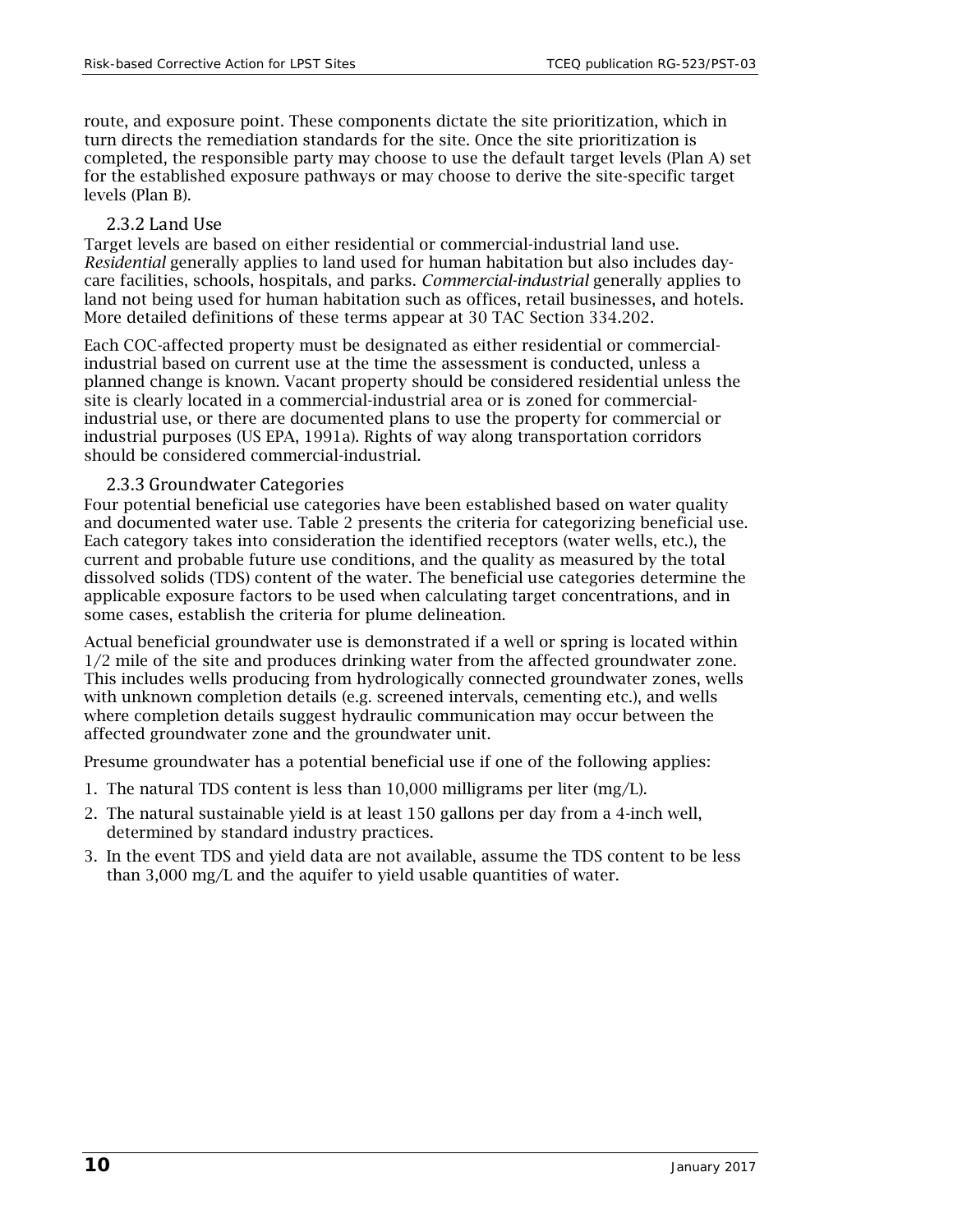| Category I                                                                                                                                                           | <b>Category II</b>                                                                                                                           | <b>Category III</b>                                                                                                                                      | <b>Category IV</b>                                                          |
|----------------------------------------------------------------------------------------------------------------------------------------------------------------------|----------------------------------------------------------------------------------------------------------------------------------------------|----------------------------------------------------------------------------------------------------------------------------------------------------------|-----------------------------------------------------------------------------|
| One or more<br>affected or<br>threatened drinking-<br>water wells                                                                                                    | Affected<br>groundwater zone<br>with $TDS < 3,000$<br>$mg/L$ , and no<br>drinking-water wells<br>documented within<br>$1/2$ mile of the site | Affected<br>groundwater zone<br>with TDS 3,000-<br>$10,000 \text{ mg/L}$ , and no<br>drinking-water wells<br>documented within<br>$1/2$ mile of the site | Affected<br>groundwater zone<br>with $TDS > 10,000$<br>mg/L                 |
| Affected<br>groundwater zone<br>$TDS < 3,000$ mg/L,<br>and one or more<br>drinking-water wells<br>or water-supply<br>springs located<br>within $1/2$ mile of<br>site | TDS 3,000-10,000<br>$mg/L$ , and one or<br>more drinking-water<br>wells are<br>documented within<br>$1/2$ mile of the site                   |                                                                                                                                                          | Well yield $<$ 150 gpd<br>(i.e., the affected<br>zone is not<br>productive) |

<span id="page-10-1"></span>

### <span id="page-10-0"></span>2.3.4 Site Prioritization

LPST sites are prioritized as critical (1), high risk (2), moderate risk (3), or low risk (4) (Table 3). Priority 1 sites considered as critical represent an actual or probable impact to public health and safety. This includes not only those sites where a receptor is impacted but also sites where a receptor is threatened (i.e., will likely be impacted if the contaminant plume migration is not addressed). These cases may require an immediate emergency abatement action or an interim containment measure. Priority 2 sites may threaten public health and safety. Priority 3 sites pose minimal risk to no risk to public health and safety, but impact a state-designated major or minor aquifer or surface water. Priority 4 sites pose no immediate risk to the public or state-designated major or minor aquifers. The TCEQ strives to place regulatory oversight on priority 1 sites first, followed by other priorities in numerical order. Although numerous priority designations may apply for a site based on the threats identified, the lowest priority number (highest risk) of the site is considered as the actual site priority for corrective action purposes.

<span id="page-10-2"></span>

| Table 3. Priority of LPST Sites. |  |  |
|----------------------------------|--|--|
|----------------------------------|--|--|

| <b>Priority of LPST Sites</b>                                                                                                                                                                                                                            |
|----------------------------------------------------------------------------------------------------------------------------------------------------------------------------------------------------------------------------------------------------------|
| <b>Priority 1</b>                                                                                                                                                                                                                                        |
| Explosive levels or concentrations of vapors that could cause acute health<br>effects are present in a residence or other building. (Ensure the local fire<br>authority or State Fire Marshal and the local TCEQ Regional Office have been<br>notified.) |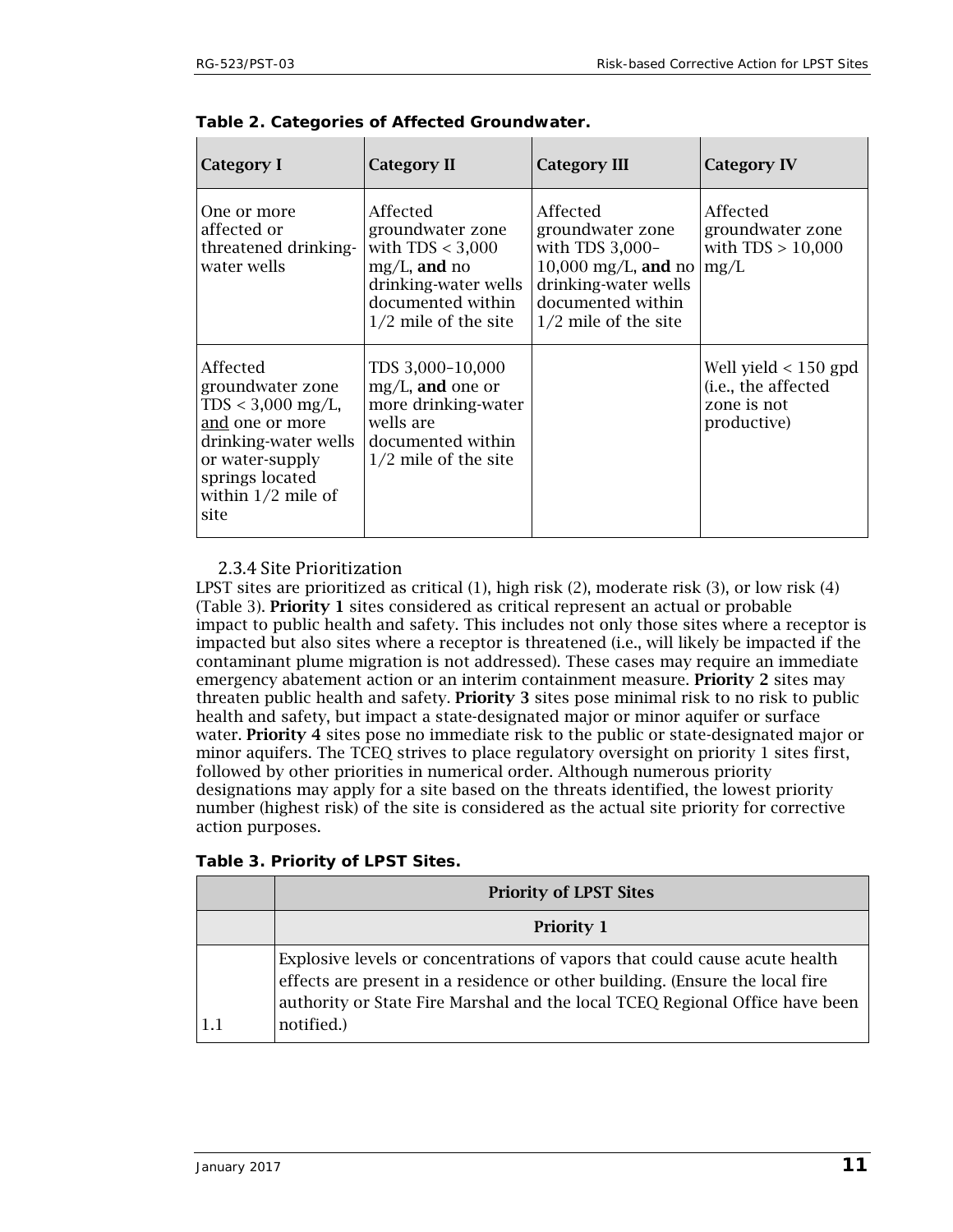|     | <b>Priority of LPST Sites</b>                                                                                                                                                                                                                                                                              |  |  |  |
|-----|------------------------------------------------------------------------------------------------------------------------------------------------------------------------------------------------------------------------------------------------------------------------------------------------------------|--|--|--|
| 1.2 | An active public water supply well, public water supply line, or public<br>surface water intake is affected or immediately threatened by the release.<br>(Ensure the public authority and the local TCEQ Regional Office have been<br>notified.)                                                           |  |  |  |
| 1.3 | A sole-source domestic water supply well or line or sole source domestic<br>surface water intake is affected or immediately threatened by the release.<br>(Ensure the well user or surface water user and the local TCEQ Regional<br>Office have been notified.)                                           |  |  |  |
| 1.4 | Explosive vapors are present in a subsurface utility system, but no building<br>or residence is affected. (Ensure the utility authority and the local TCEQ<br>Regional Office have been notified.)                                                                                                         |  |  |  |
| 1.5 | NAPL is present at the ground surface, on surface water bodies, in surface<br>water runoff, or in utilities other than water supply lines. (Ensure the utility<br>authority is notified if utilities are affected. Ensure NAPL is removed as<br>required pursuant to 30 TAC Section 334.79.)               |  |  |  |
| 1.6 | The Edwards aquifer recharge zone or transition zone is affected. (Ensure<br>the local TCEQ Region Office has been notified.)                                                                                                                                                                              |  |  |  |
| 1.7 | Concentrations of vapors or particulates that could cause acute health<br>effects or safety concerns are present in outdoor air. (Ensure the local TCEQ<br>Regional Office has been notified.)                                                                                                             |  |  |  |
|     | <b>Priority 2</b>                                                                                                                                                                                                                                                                                          |  |  |  |
| 2.1 | Soils or water contaminated by the release are exposed and unsecured from<br>public access and dwellings, playgrounds, parks, day care centers, schools,<br>or similar use facilities are located within 500 feet of those soils.                                                                          |  |  |  |
| 2.2 | A former vapor impact is associated with the site, or NAPL is present in close<br>proximity to subsurface utilities or other natural or man-made conduit, and<br>there is potential for the accumulation of explosive vapors or vapors that<br>could cause acute effects in a building or other structure. |  |  |  |
| 2.3 | A domestic water supply well or line, or a domestic surface water intake, is<br>affected or immediately threatened by the release, but the user has access to<br>another public or private water supply. (Ensure the user and the local TCEQ<br>Regional Office has been notified.)                        |  |  |  |
| 2.4 | A non-public or non-domestic water supply well is affected or immediately<br>threatened. (Ensure the user and the local TCEQ Regional Office have been<br>notified.)                                                                                                                                       |  |  |  |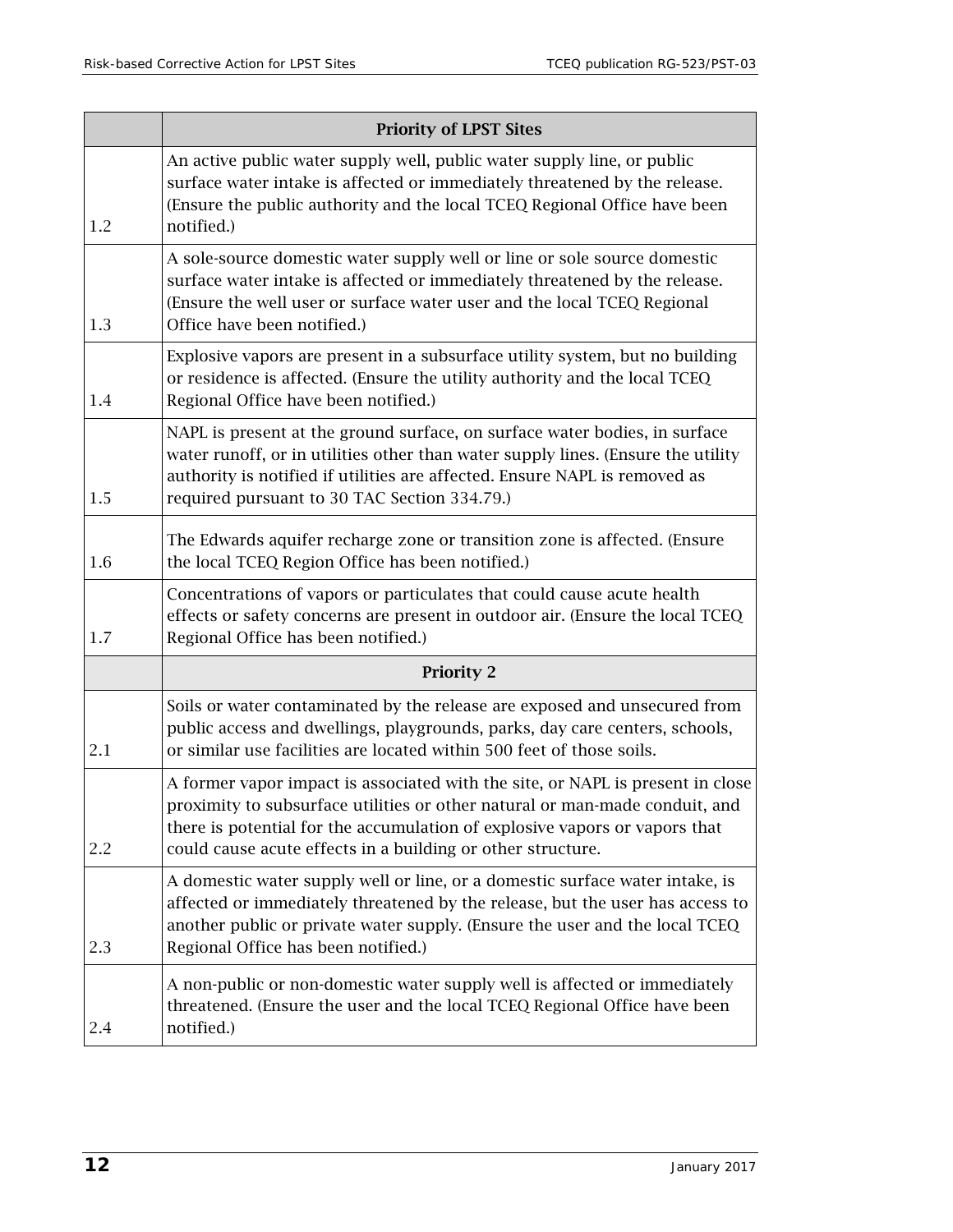|     | <b>Priority of LPST Sites</b>                                                                                                                                                                                                                                                              |  |  |
|-----|--------------------------------------------------------------------------------------------------------------------------------------------------------------------------------------------------------------------------------------------------------------------------------------------|--|--|
| 2.5 | Groundwater is affected and a public or domestic water supply well is<br>located within 1/4 miles of the UST/AST system or source area. (Select this<br>priority if a well is present, even if the well use is unknown. See table note 1<br>before responding.)                            |  |  |
| 2.6 | Groundwater or storm water runoff is affected and discharges within 500<br>feet of the known extent of COCs to a surface water body.                                                                                                                                                       |  |  |
| 2.7 | A public or domestic water supply well that produces from a groundwater<br>zone which is not affected or threatened is located within the known extent<br>of COCs. (Select this priority if a well is present, even if the well use is<br>unknown.)                                        |  |  |
|     | <b>Priority 3</b>                                                                                                                                                                                                                                                                          |  |  |
| 3.1 | Groundwater is affected and a public or domestic water supply well is<br>located between 1/4 and 1/2 mile from the UST/AST system or source area.<br>(Select this priority if a well is present in this interval, even if the well use is<br>unknown. See table note 1 before responding.) |  |  |
| 3.2 | Groundwater is affected and the affected groundwater zone may discharge<br>between 500 feet and 1/4 mile of the UST/AST or source area to a surface<br>water body.                                                                                                                         |  |  |
| 3.3 | Groundwater is affected and a non-public or non-domestic water supply well<br>is located within 1/4 mile of the UST/AST system or source area. (See table<br>note 1 before responding.)                                                                                                    |  |  |
| 3.4 | A non-public or non-domestic water supply well that produces from a<br>groundwater zone which is not affected or threatened is located within the<br>known extent of COCs. (If a well is present, but the use of the well is<br>unknown, select 2.7 instead.)                              |  |  |
| 3.5 | A state-designated major or minor aquifer is affected or immediately<br>threatened. (See table note 2 before responding.)                                                                                                                                                                  |  |  |
|     | <b>Priority 4</b>                                                                                                                                                                                                                                                                          |  |  |
| 4.0 | Assessment is incomplete.                                                                                                                                                                                                                                                                  |  |  |
| 4.1 | COCs detected in groundwater, but no apparent receptors are impacted.                                                                                                                                                                                                                      |  |  |
| 4.2 | The vertical extent of contamination has been defined and the assessment<br>results document that COCs are not detected in groundwater.                                                                                                                                                    |  |  |

# NOTES

 $1$  Consider only wells producing from the same interval as the affected groundwater zone at the release site, wells which may provide a cross-contamination pathway, or wells where completion details are unknown.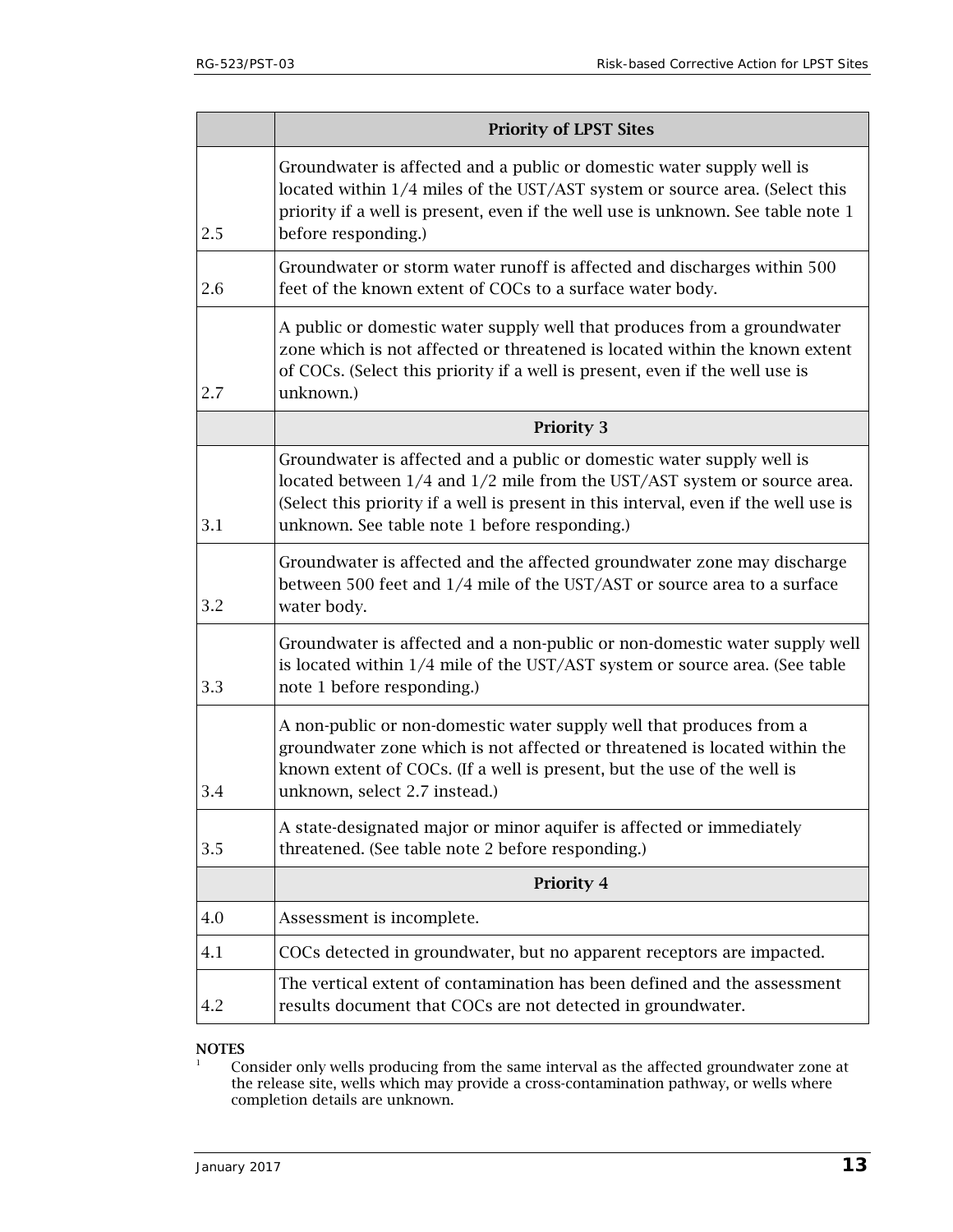<sup>2</sup> Refer to Major and Minor Aquifers of Texas Maps prepared by Texas Water Development Board, 2014. Do not consider the low permeability Beaumont clays of the Beaumont Formation for the Gulf Coast aquifer. Do not consider a perched groundwater zone overlaying the principal producing portion of the aquifer unless the two are hydrologically connected.

### <span id="page-13-0"></span>**2.4 Delineation Criteria**

Delineation of the contaminate plume may span multiple stages of the RBCA process. Repeat the risk-based screening steps each time additional delineation data is available to possibly screen additional COCs or exposure pathways from further consideration.

#### 2.4.1 Soil Delineation

<span id="page-13-1"></span>Apply the following delineation standards to define the plume vertically and laterally.

#### *2.4.1.1 Vertical Delineation*

Identify the soil interval where human health–based target concentrations are exceeded and determine if groundwater is threatened or affected. Account for the probable location of the source and the site stratigraphy. For example, a release of fuel to the Ogallala Aquifer tends to migrate vertically with minimal lateral spread (interception of a caliche layer may induce some lateral spread). The affected soils may be missed unless the investigation targets the actual point of release.

Focus delineation at the point of release, or the area of highest soil contamination as documented during tank removal or other soil assessment. Investigations must extend below the depth of the point of release, or below the deepest portion of the tank system when the point of release is unknown.

Vertical delineation must continue to at least 5 feet deeper than the limit of soil contamination (no concentration apparent) as indicated by field observations and field screening, or until the water table is intercepted. Because of fluctuating water tables and the potential for hydrocarbons to be smeared below the water table in the groundwater source area, it may be prudent to collect a soil sample from within the saturated zone.

Vertical delineation in soil should be defined to MQLs. If subsequent laboratory analyses indicate that the vertical extent has not been defined to MQLs, base the need for further delineation on the likelihood of groundwater impact, the sensitivity of the underlying groundwater, and the proximity of groundwater receptors. Consider such factors as the source of the release, depth to groundwater, site geology, permeability of the material, and detected concentration levels, distribution, and trends.

#### *2.4.1.2 Lateral Delineation*

Delineate soil to appropriate Plan A target levels (apply the lesser of the health-based or groundwater protective soil target concentrations).

Locate at least one sampling point in the area of probable maximum COC concentrations within the upper 15 feet of soils to determine if residential/commercial health-based, or construction worker default concentrations have been exceeded. Include tank removal samples in the evaluation.

Specifically evaluate other hazards such as impacts to utilities or generation of explosive atmospheres in utilities. Consider the possibility that subsurface conduits (e.g., subsurface utility runs) may be preferential pathways for COC migration. This may be of particular concern where the site soils are clays or other low-permeability material, and the utility fill is of much higher permeability.

#### 2.4.2 Groundwater Delineation

<span id="page-13-2"></span>Groundwater delineation requirements are risk-based and depend on the presence of groundwater receptors (e.g., drinking-water wells, irrigation wells, surface waters,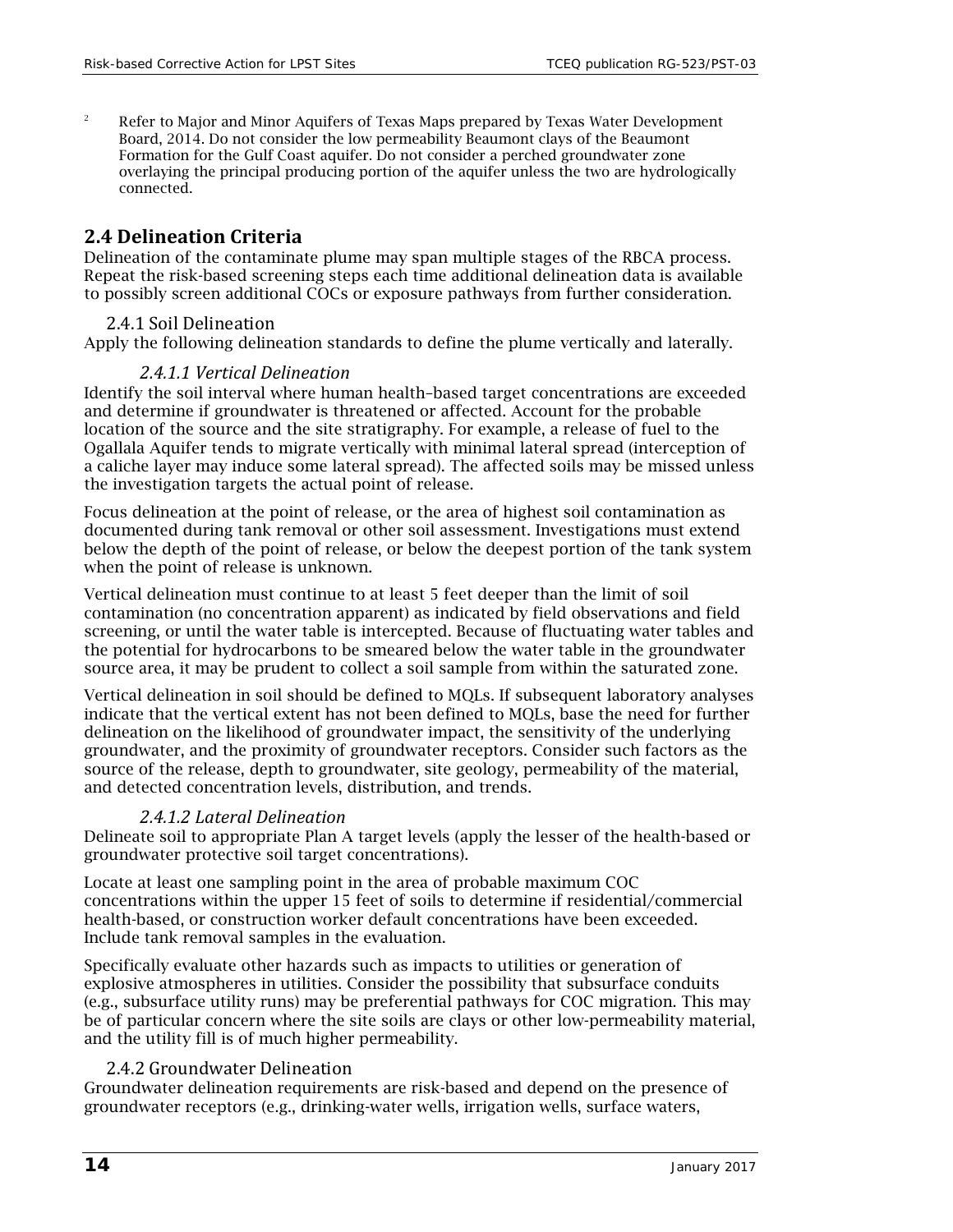utilities) and the distance to the receptors from the source. Delineation needs also depend on groundwater depth, geologic conditions, and exposure pathways. Thus, receptor survey information, and in particular the Drinking Water Survey, is critical to determining the appropriate delineation requirements. For hazardous-substance releases, delineate the contaminant plume to the applicable Plan A Category I target concentrations. For petroleum releases, follow the criteria defined in Table 4. Consider each scenario when more than one applies. Under all scenarios, document declining concentrations with distance from the source.

These are general criteria for acceptable COC delineation. The potential for existing water wells installed up gradient of or lateral to the source to influence gradients and draw in COCs due to conditions like preferential pathways, excessive pumping, etc., should be considered. Consider also the insights drawn from the Bureau of Economic Geology (BEG) study (Mace, R.E., et al. 1997), the hydrogeologic environment, the location of the source area, COC properties, documented impacts, and other available site-specific information when determining if delineation is adequate. Consult the TCEQ where full delineation is not feasible.

When existing water supply wells or surface waters are within  $1/4$  mile of the source, delineate to the target concentrations relevant to that particular receptor. A conservative model may be used to estimate COC concentrations at a groundwater receptor more than 1/4 mile from the source; however, if the estimated concentration exceeds the Plan A target concentration, the plume must be delineated.

Consider the current status and use of the water well. If acceptable to the well owner, plug and abandon threatened or impacted water-supply wells in accordance with Texas Water Well Drillers regulations to eliminate the receptor.

If the depth to groundwater is 15 feet or less, delineation to construction-worker target levels is also required.

*2.4.2.1 State-designated Major or Minor Aquifers and Local Supply* When a state-designated major or minor aquifer is affected or immediately threatened, or the groundwater is used as a local source of drinking water, the groundwater contaminant plume must be delineated to the appropriate Beneficial Groundwater Use Category in all directions. Exceptions may exist when the affected/threatened aquifer has naturally poor water quality (exceeding drinking water standards). In these scenarios, if there is no documented use, it may only be necessary to demonstrate plume stability and declining concentrations with distance from the source. Any exceptions must be discussed with the TCEQ.

#### *2.4.2.2 No Current or Probable Future Receptors*

When no receptors are present within  $1/2$  mile and the depth to groundwater is greater than 15 feet below ground surface, demonstrate declining concentrations with distance from the source.

#### *2.4.2.3 NAPL*

The full extent of the NAPL plume must be defined.

#### *2.4.2.4 Fractured bedrock or Karst Environments*

Attempt to define the COC extent to Category I target levels when impacts to karst or fracture-control lithologies occur.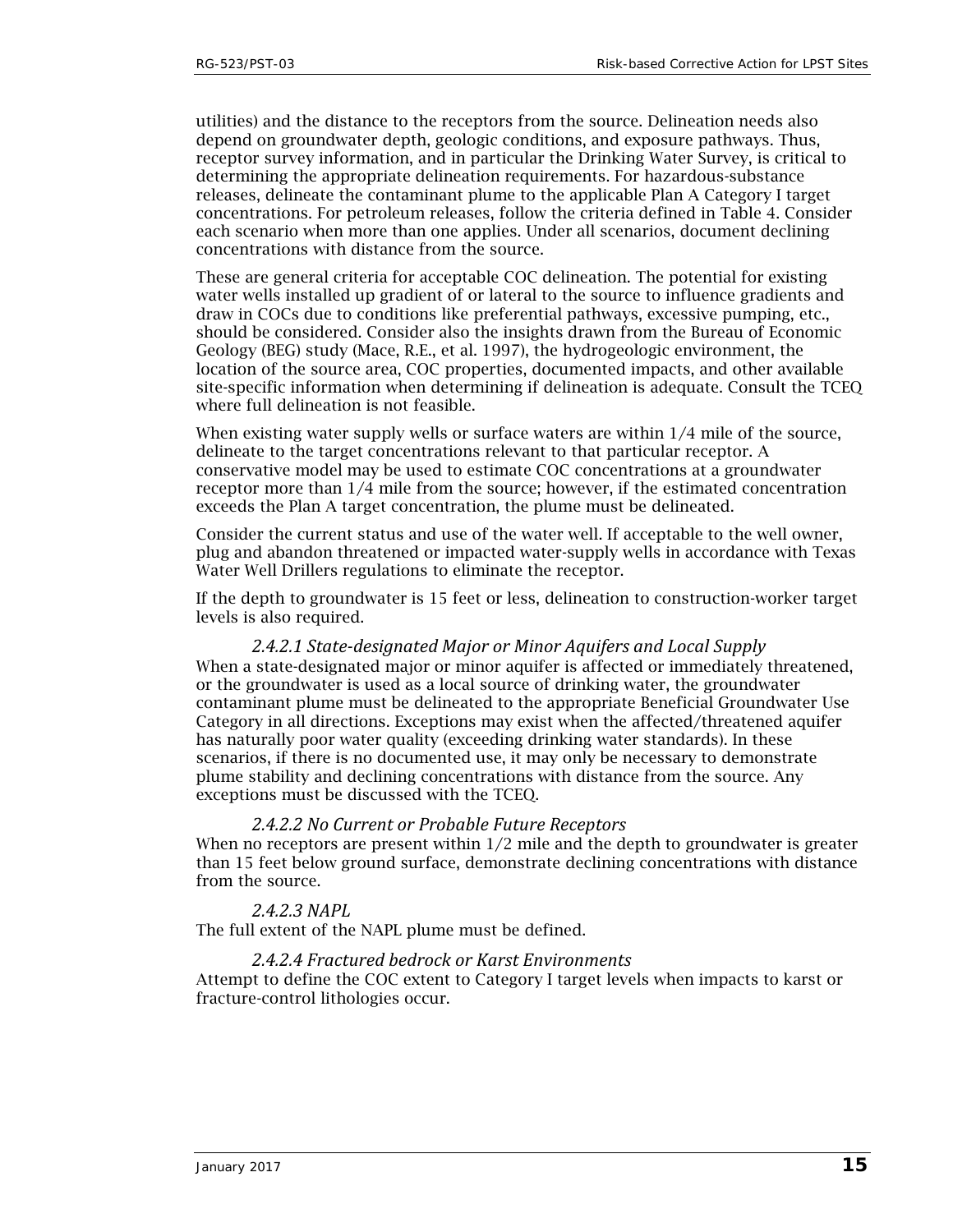### <span id="page-15-1"></span>**Table 4**. **Criteria for Delineating COCs in Groundwater.**

<span id="page-15-4"></span>

|                | <b>Groundwater Scenario</b>                                                   | <b>Delineation Extent<sup>1</sup></b>                                                                                                                                        |
|----------------|-------------------------------------------------------------------------------|------------------------------------------------------------------------------------------------------------------------------------------------------------------------------|
| 1              | Existing water-supply or<br>irrigation well within 1/4 mile<br>of source area | Define to Plan A Category I <sup>2</sup> target levels.                                                                                                                      |
| $\overline{c}$ | Existing water-supply or<br>irrigation well beyond 1/4<br>mile of source area | Use modeling to project concentrations at the well. If<br>modeling results exceed Plan A target levels, delineation to<br>Plan A target levels towards the well is required. |
| 3              | Priority $3.5^3$ or local supply                                              | Define to appropriate beneficial use Plan A target levels in<br>all directions.                                                                                              |
| $\overline{4}$ | Surface water within $1/4$ mile<br>of source area                             | Define to target surface water levels.                                                                                                                                       |
| 5              | Groundwater $\leq 15$ feet deep                                               | Define to construction-worker target levels.                                                                                                                                 |
| 6              | No existing receptors within<br>$1/2$ mile                                    | Document declining concentrations with distance from the<br>source area.                                                                                                     |
| 7              | Fractured bedrock or karst                                                    | Focus primarily on protection of receptors (possible<br>monitoring of likely receptors). Define to Plan A Category I<br>target levels in all directions.                     |
| 8              | Other exposure pathways (e.g.<br>explosive concentrations)                    | When these issues are of concern at sites, then delineation<br>to target levels for these pathways should occur.                                                             |

#### <span id="page-15-2"></span>NOTES

<sup>1</sup> All delineation scenarios require documentation of plume stability and declining concentrations with distance from the source are[a.](#page-15-4)

- <sup>2</sup> Irrigation well targets apply when only irrigation wells exist.<br>Refer to George Mace, and Petrossian, 2011. Consider the ch
- <span id="page-15-3"></span><span id="page-15-0"></span>Refer to George, Mace, and Petrossian, 2011. Consider the chemical quality of the water for any portion of the aquifer that is designated as a "downdip."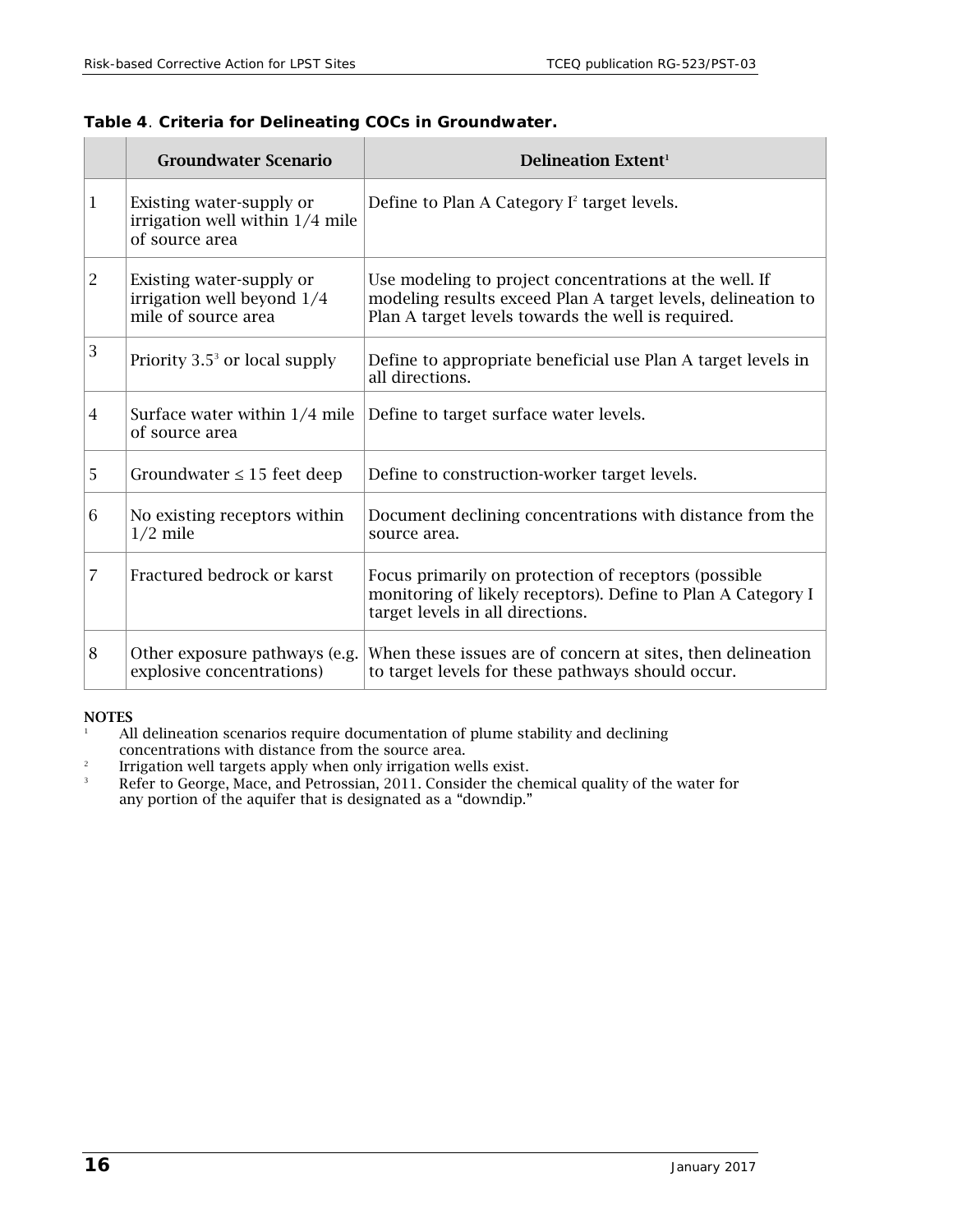# **2.5 Report Findings**

A completed Assessment Report Form (TCEQ-0562) with all appropriate attachments must be submitted to the TCEQ as required by TWC 26.3512 and updated as additional information becomes available.

# <span id="page-16-0"></span>**3.0 Plan A Target Levels and Screening**

Plan A site-evaluation criteria sets default target levels for affected media for default exposure pathways applicable to all LPST sites, based on the criteria established under 30 TAC 334.203.

Plan A target levels have been developed to expedite the site evaluation process. The target levels as well as all required equations, exposure factors, site parameter values, and COC properties used to calculate them are available on the TCEQ's LPST Web page [<www.tceq.texas.gov/goto/LPSTcleanups>](https://www.tceq.texas.gov/goto/LPSTcleanups) under PST Forms and Guidance. For nonstandard COCs, when such information is not available, evaluate case-by-case, as appropriate, using the equations and criteria available on the TCEQ's LPST Web page. For metals, if site-specific background concentrations or established state-wide background concentrations are greater than the calculated value, the background concentrations may be used instead.

# <span id="page-16-1"></span>**3.1 Target Groundwater levels**

Target levels should not be set below the federal maximum contaminant level (MCL) for the COC when MCLs exist. The target groundwater levels assume residential ingestion for all groundwater that is an actual or potential drinking water source. If actual beneficial use of the impacted aquifer is documented for a use other than drinking, then case specific exposure may be allowed.

<span id="page-16-2"></span>The beneficial groundwater use category (i.e., groundwater category as defined in Table 2) defines the applicable target levels for groundwater ingestion. The Plan A groundwater target levels are the same for residential or commercial-industrial land use. The target groundwater levels for the four groundwater categories are based on the criteria indicated on Table 5.Regardless of beneficial use, removal of NAPL is required to maximum extent practicable, or to the extent where no hazard to the public exist. Utility impacts, explosive vapors, nuisance conditions, contaminant discharge to beneficial-use groundwater, contaminant discharge to surface waters, and plume expansion, if any exist, must be abated and prevented.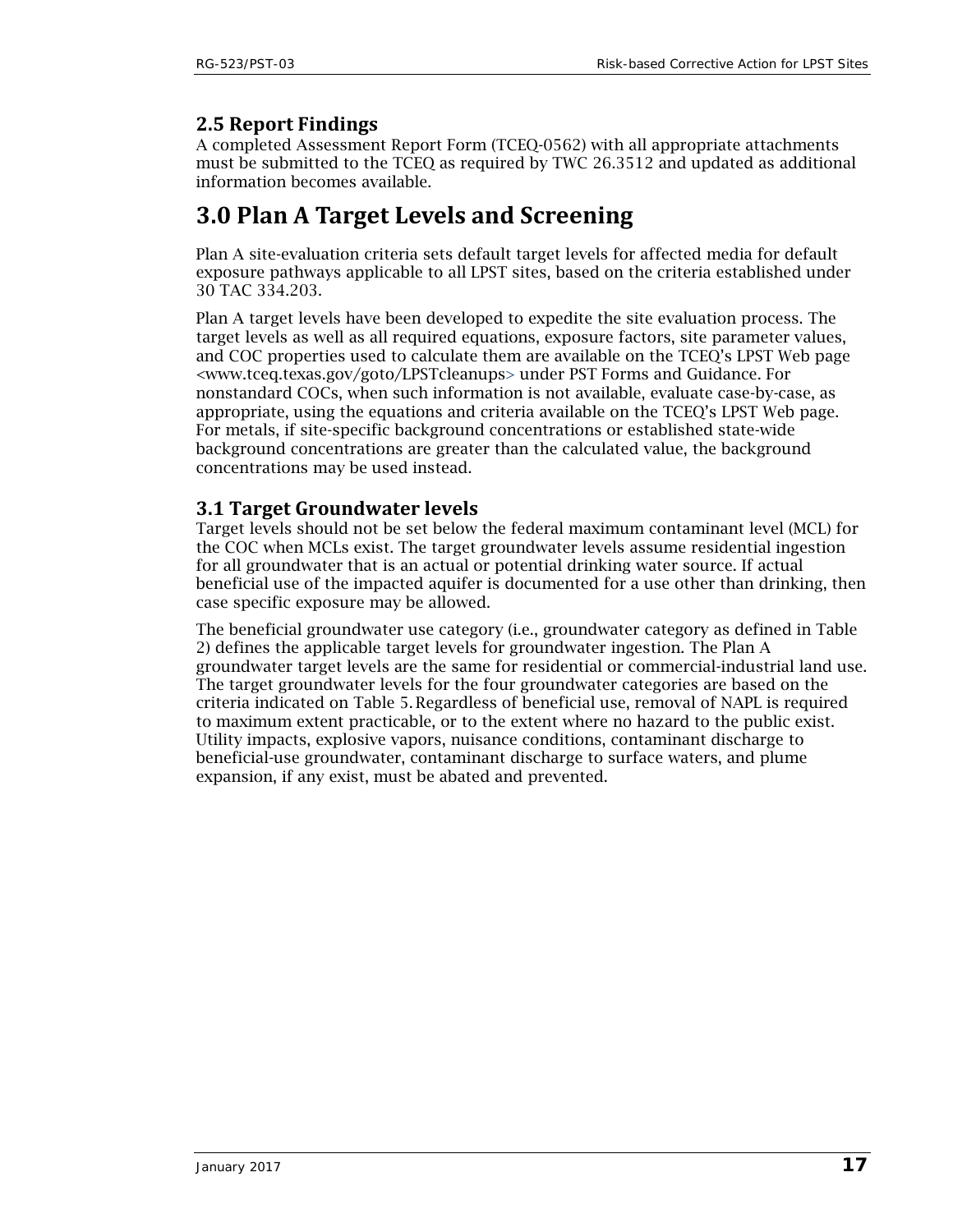| <b>GW</b><br>Category                  | <b>Risk</b><br>(carcinogens) |           | <b>Hazard</b><br>Quotient<br>(Non-<br>carcinogens) | <b>Exposure factors<sup>2</sup></b> |      |                      |                            |
|----------------------------------------|------------------------------|-----------|----------------------------------------------------|-------------------------------------|------|----------------------|----------------------------|
|                                        | Class A<br>& B               | Class     |                                                    | Averaging Time (yr.)                |      | Exposure<br>Duration | Daily<br>ingestion<br>rate |
|                                        |                              | С         |                                                    | Carcinogens   carcinogens           | Non- | (yr.)                | (liters/day)               |
| Category<br>$\mathbf{I}^1$             | $10^{-6}$                    | $10^{-5}$ | $\mathbf{1}$                                       | 70                                  | 30   | 30                   | $\overline{2}$             |
| Category<br>$\mathbf{H}^1$             | $10^{-5}$                    | $10^{-4}$ | $\mathbf{1}$                                       | 70                                  | 30   | 30                   | $\overline{2}$             |
| Category<br>$\rm III$                  | $10^{-5}$                    | $10^{-4}$ | 1                                                  | 70                                  | 9    | $\overline{9}$       | 1.4                        |
| Category<br>$\mathrm{IV}$ <sup>3</sup> | Not Applicable               |           |                                                    |                                     |      |                      |                            |

**Table 5. Applicable Risk and Exposure Criteria for Groundwater Target Levels.** 

#### **NOTES**

<sup>1</sup> MCLs as promulgated under Federal Safe Drinking Water Act apply, if less stringent.<br><sup>2</sup> Pofer to  $TCEO's\_DST$  Web page *GUITH 1999 50y/9040/DSTeleopupes* under PST

- 2 Refer to TCEQ's LPST Web page [<www.tceq.texas.gov/goto/LPSTcleanups>](https://www.tceq.texas.gov/goto/LPSTcleanups) under PST Forms
- and Guidance for a detailed list of exposure factors.<br>3 Target levels based on documented receptor information (e.g. presence of surface water, water wells etc.).

### <span id="page-17-0"></span>**3.2 Target Soil Concentrations**

Compare site soil COC concentrations to the Plan A target soil concentrations to make this evaluation.

<span id="page-17-1"></span>3.2.1 Groundwater-Protective Soil Concentrations

Plan A soil-to-groundwater target concentrations have been established to evaluate the potential for groundwater to be impacted by leachate from the affected soil. Groundwater-protective soil concentrations are intended as an initial screen to evaluate the potential to impact groundwater. They should not be used as the driving criteria for corrective action when groundwater is documented to be impacted and there is low probability that the groundwater concentrations will increase (e.g., no new release) or when the impacted soil is unlikely to become a secondary source.

If collecting a groundwater sample is impractical, then further evaluation is warranted. The Synthetic Precipitation Leaching Procedure (SPLP), EPA Method 1312 (US EPA, 1990b), may be used to determine the COC concentrations present in leachate from the soil location or locations with the highest COC concentrations. If measured leachate concentrations are less than 100 times the target groundwater concentration, then the soil COC concentrations are adequately protective of groundwater. A concentrationreduction factor (CRF) of 100 is assumed for the purpose of Plan A. However, if the maximum soil contaminant levels are in direct contact with groundwater or if there is a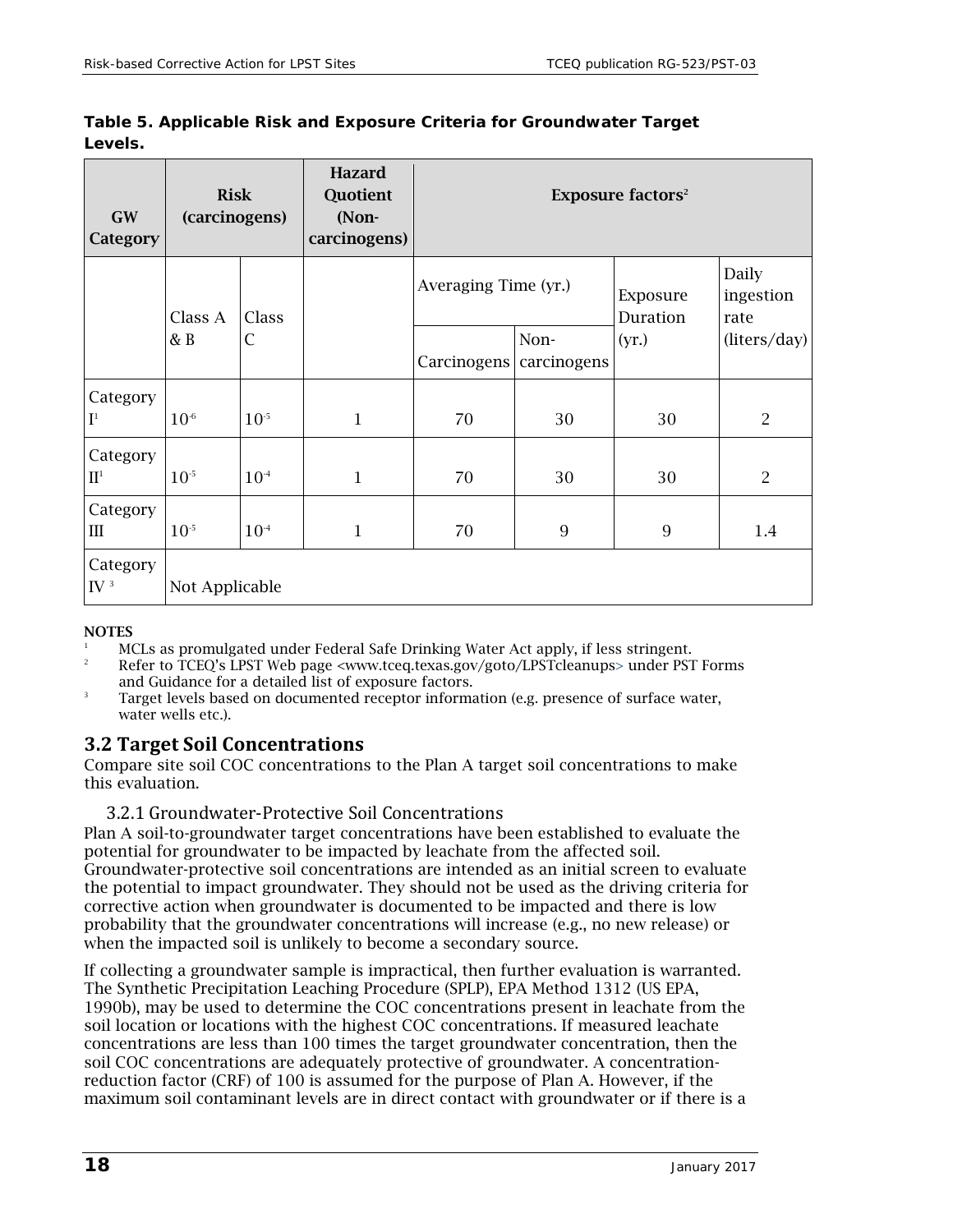direct conduit between the source and groundwater, then a CRF of 1 should be assumed. The minimum detected depth to groundwater should be the basis for this determination.

<span id="page-18-0"></span>3.2.2 Residential and Commercial Health-Based Soil Concentrations

For residential and commercial-industrial land uses, health-based target soil concentrations are based on the risk associated with ingestion and inhalation of impacted soil. Target concentrations apply from ground surface to 15 feet below ground surface but do not apply to saturated soils. When on-site commercial-industrial land use is assumed, and COCs extend off-site onto residential property, also set a Point of Exposure (POE) at that closest property line to demonstrate target concentrations for residential use are met off-site. Covering the impacted area with an impermeable surface may be proposed as an exposure control measure in lieu of site cleanup; however, the responsible party must submit to the TCEQ sufficient justification (existence of structures, no anticipated construction, etc.) that impermeable surfaces will be maintained. Target concentrations are based on an individual risk level of  $1 \times 10^{-6}$ for Class A and B carcinogens or,  $1 \times 10^{-5}$  for Class C carcinogens, or a hazard quotient of 1 for non-carcinogens.

# <span id="page-18-1"></span>**3.3 Target Surface Water Concentrations**

The potential for impact to surface water must be considered when a surface water body is located within 1/4 mile radius of the contaminant plume. Surface waters are considered receptors only when in hydrologic connection with the affected groundwater zone.

Target surface water concentrations are based on the Texas Surface Water Quality Standards of 30 TAC Chapter 307 and General Regulations Incorporated into Permits of 30 TAC Chapter 319 or, if those values are not available, then on MCLs promulgated under the Safe Drinking Water Act. If MCLs are not available or not appropriate, then the target surface water concentrations are to be based on human ingestion of water and the Category I exposure parameters indicated on Table 5. Texas Surface Water Quality Standards can be obtained from the TCEQ Water Quality Standards Team.

In general, target concentrations must be met at a compliance point (POE) located up gradient prior to the discharge to the surface water body. Surface water dilution should not be considered at the POE unless all of the following criteria are met.

The maximum concentration of any COC at the POE is greater than the Texas Surface Water Quality Standards appropriate for that surface water body.

The receiving body is a tidal water body, estuary, lake, or perennial stream (i.e., it is not an intermittent stream or an intermittent stream with perennial pools).

The listed COCs at the site are not on the latest approved 303(d) list for impaired surface waters. The list is updated periodically and is available at the following website: [<www.tceq.texas.gov/waterquality/assessment/305\\_303.html>](https://www.tceq.texas.gov/waterquality/assessment/305_303.html).

If the COC concentrations at the POE exceed target surface water standards, TCEQ accepts 15 percent dilution (Dilution Factor of 0.15) for groundwater releases to lakes, perennial streams and rivers, and tidal water bodies. Specific to this pathway, the target levels for the POE then become the target surface water standards appropriate for the surface body divided by the dilution factor.

### <span id="page-18-2"></span>**3.4 Target Ambient Air Concentrations**

Evaluate target air concentrations when there is concern of a potential vapor hazard, or known or suspected indoor air exposure to the COCs. Generally, the potential for explosive vapor generation is a more common concern than intrusion of toxic vapors.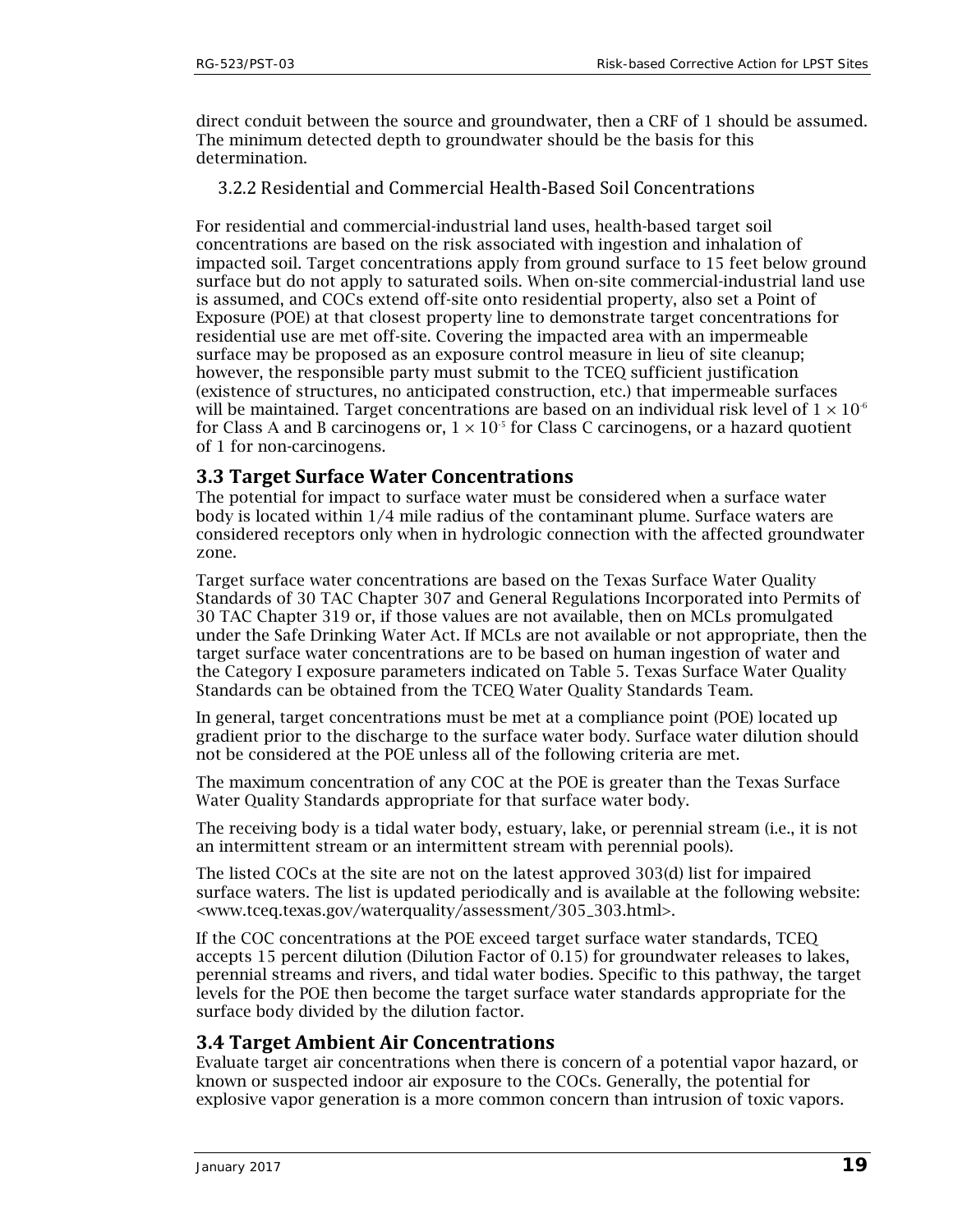COC concentrations in soils and groundwater should not be capable of generating vapors in the pore spaces of the soil, utilities, or in the atmosphere which could cause an explosive environment at any surface or subsurface structure. In instances where there is a reasonable potential for explosive vapors to collect in surface or subsurface structures (e.g., utility vaults, storm sewers, basements, poorly vented surface structures), target soil-air concentrations should be based on 25 percent LEL value for that constituent. Vapor accumulations in excess of 10 percent of the LEL should be vented, monitored, and further assessed for possible remediation. Vapor concentrations must not exceed 25 percent of the LEL. The LEL and upper explosive limit (UEL) for some common compounds are provided in Table 6. Monitoring for explosive atmosphere levels should be performed by a properly trained environmental or fire professional using a properly calibrated and operating explosimeter. If emergency or hazardous situations exist, such as the presence of explosive conditions, immediately contact the local fire authority or State Fire Marshal and notify the local TCEQ Regional Office. Take all actions necessary to prevent such situations from occurring and immediately abate the hazardous conditions.

| Compound         | LEL % | UEL % | 25% LEL Action Levels, %         |
|------------------|-------|-------|----------------------------------|
| Gasoline         | 1.2   | 7.6   | $0.30$ (3,000 ppm <sub>v</sub> ) |
| $JP-4$           | 1.3   | 8.0   | $0.32$ (3,200 ppm <sub>v</sub> ) |
| Diesel Fuel      | 1.3   | 7.5   | $0.32$ (3,200 ppm <sub>v</sub> ) |
| Fuel Oils        | 0.6   | 7.5   | 0.15(1,500 ppm)                  |
| Kerosene         | 0.7   | 5.0   | $0.18(1,800~\text{ppm}_{v})$     |
| <b>Benzene</b>   | 1.3   | 7.9   | $0.32$ (3,200 ppm <sub>v</sub> ) |
| Ethylbenzene     | 1.0   | 6.7   | $0.25(2,500 \text{ ppm})$        |
| Toluene          | 1.2   | 7.1   | $0.30$ (3,000 ppm <sub>v</sub> ) |
| <b>Xylenes</b>   | 1.0   | 7.0   | $0.25(2,500 \text{ ppm})$        |
| <i>n</i> -hexane | 1.2   | 7.5   | $0.28$ (2,800 ppm <sub>v</sub> ) |

<span id="page-19-0"></span>

| Table 6. Maximum Allowable Vapor Concentrations. |  |  |
|--------------------------------------------------|--|--|
|--------------------------------------------------|--|--|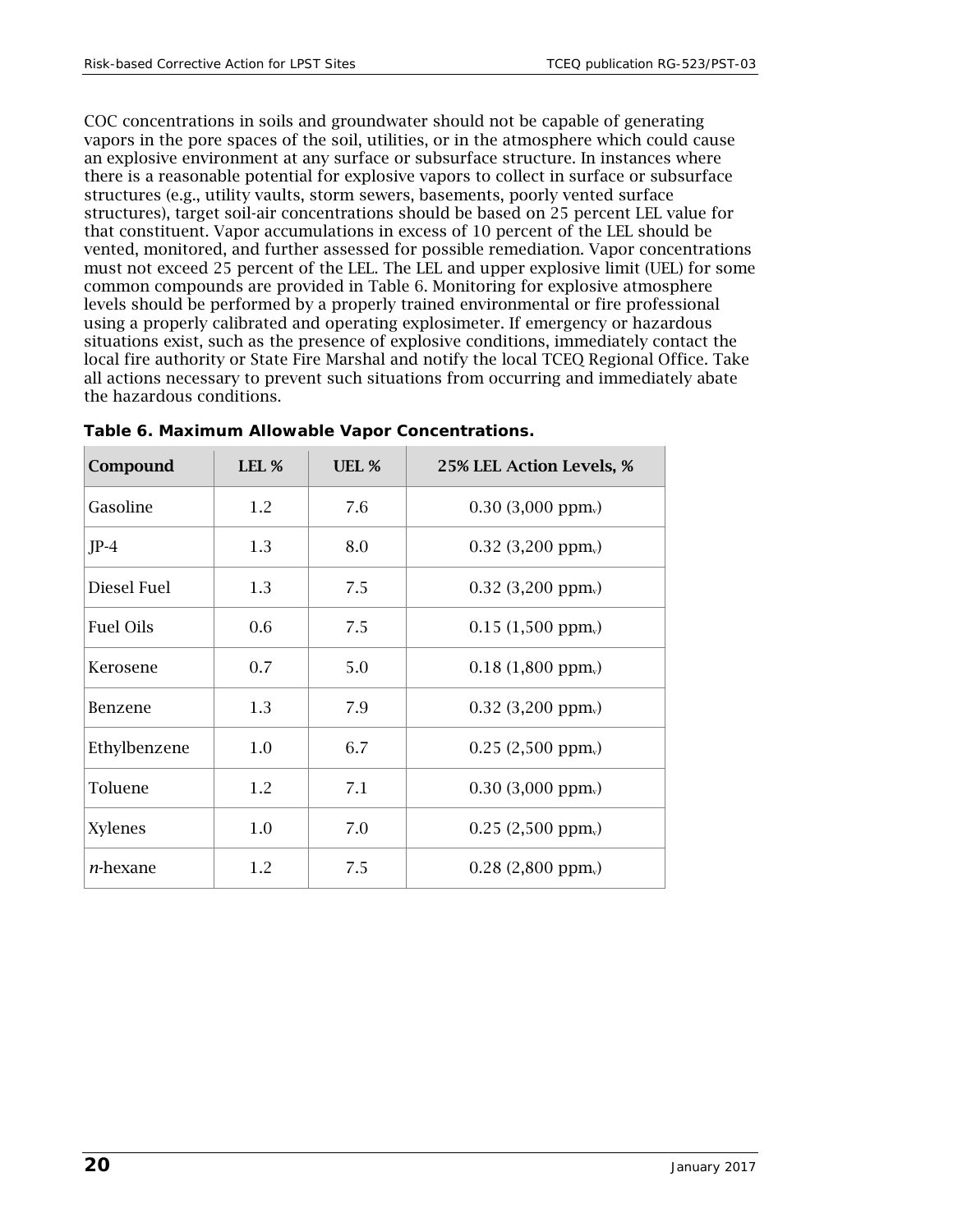If direct measurement is not feasible and NAPL is not present at the site, use the following equilibrium-partitioning equation to determine the theoretical maximum vapor concentration in the soil (Thomas, 1982). The calculated soil vapor concentrations can be compared to the 25 percent LEL action level in Table 6 to determine if the potential to create vapor levels of concern exists. The default values provided below are conservative. Hence, if calculated concentrations are less than 25 percent of the LEL, then soil concentrations should be adequately protective. Use site-specific data if available.

$$
C_a = \frac{C_T H' \beta}{K_d \beta + \Phi_w + \Phi_a H'}
$$
, where

 $C_T$  = bulk soil concentration (mg/kg dry weight) (see field sampling data)

 $C_a$  = soil vapor concentration (mg/L)

 $K_d$  = soil-water partition coefficient ( $K_{oc} \times f_{oc}$ )

 $K_{\text{oc}}$  = organic carbon partition coefficient (kg adsorbed chemical/kg soil organic carbon)/ (kg dissolved chemical/L water) (chemical specific)

 $f_{\text{oc}}$  = soil organic carbon fraction (default: 0.2% or .002)

 $β = dry-soil bulk density (kg/L) (default: 1.72 kg/L)$ 

 $\Phi$  = total soil porosity  $[\Phi=1 - \beta/P_b; P_b$  = particle density (default particle density = 2.65  $kg/L$ ]

Φ*<sup>a</sup>* = air filled soil porosity (Φ-Φw)

 $\Phi_w$  = water content (cm<sup>3</sup>/cm<sup>3</sup>) (default: 13% or .13)

 $H'$  = Henry's Law constant (unitless).  $H'$  =  $H/$  (RT) where  $H$  = the dimensional form of Henry's Law Constant, atm-m<sup>3</sup>/mol; R = universal gas constant, 0.0000821 atm-m<sup>3</sup>/mole-0 K; T = absolute temperature, 2730 K + 0 C. H**′**=H × 41.57.

 $[Note: mg/L \times (1 \times 10^3 \text{ L/m}^3) = \text{mg/m}^3]$ 

Note the following conversion of Threshold Limit Values (TLV) in ppm to mg/m<sup>3</sup> assuming 760 torr barometric pressure at  $25^{\circ}$ C (77<sup>°</sup>F), and where 24.45 = molar volume in liters (ACGIH, 1991):

TLV 
$$
(mg/m^3)
$$
 = (TLV in ppm) (gram molecular weight of substance)  
24.45

This same conversion, rearranged to solve for ppm, can be used to convert concentrations derived from the previous equation for comparison to concentrations presented in Table 5.

#### <span id="page-20-0"></span>**3.5 Nonaqueous Phase Liquid**

Removal of NAPL to the maximum extent practicable is required by 30 TAC 334.79. Exceptions may be allowable where no hazard to the public will develop. The TCEQ has established certain criteria for evaluating closure for sites with NAPL remaining in place. However, even in situations when the site fails to meet one or more of the established criteria, the site may still be evaluated for closure if it is adequately documented that the presence of NAPL would not become a secondary source for an existing receptor or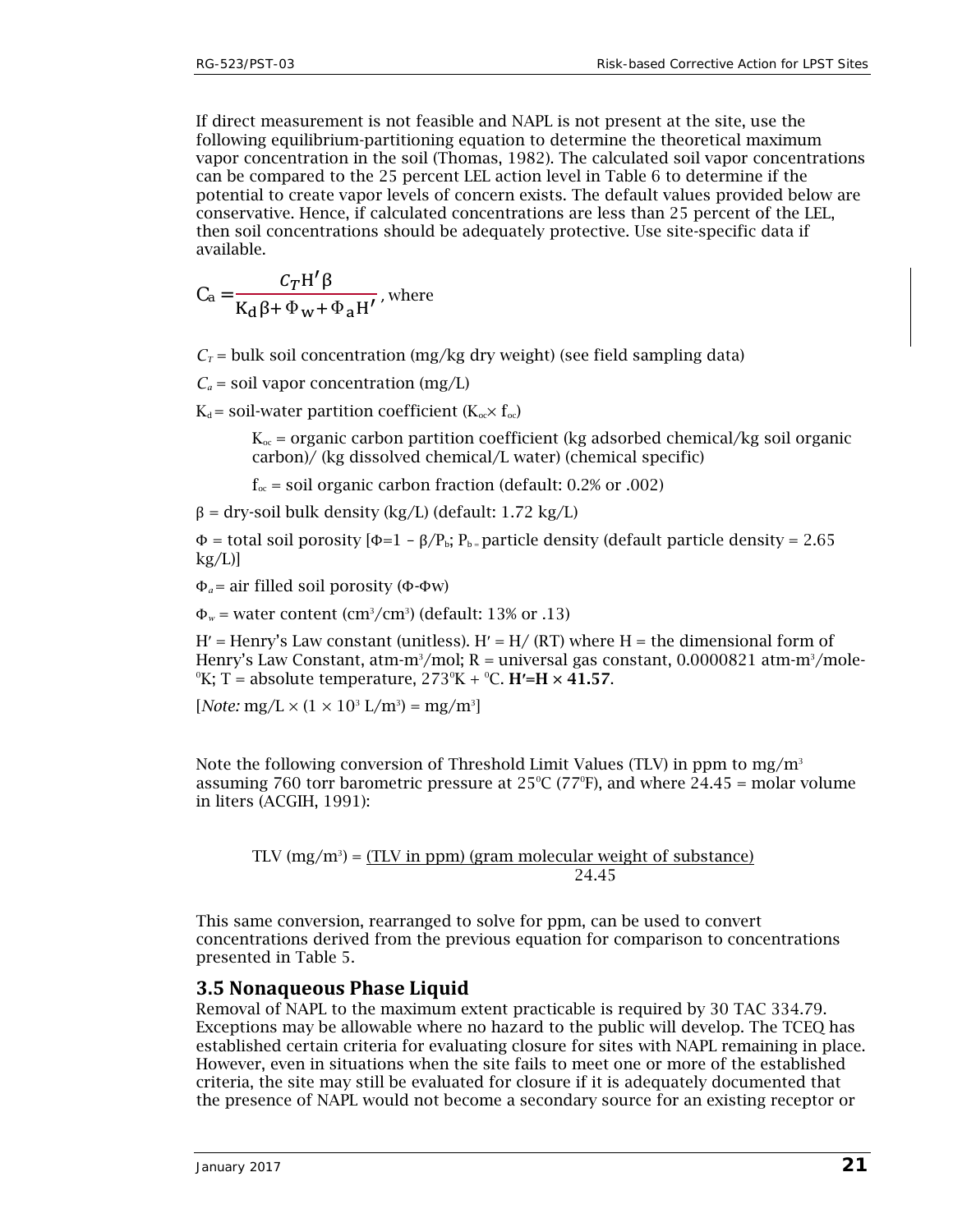exposure pathway (e.g. construction worker, vapor, groundwater ingestion etc.). These criteria rely a great deal on professional judgment; therefore, maintain close coordination with the TCEQ when evaluating NAPL exposure. In general, consider the following criteria when evaluating closure:

- 1. The depth to water is greater than 15 feet.
- 2. No groundwater receptors exist.
- 3. The NAPL plume is adequately delineated.
- 4. The NAPL plume is stable.
- 5. The affected groundwater zone is not a part of fractured bedrock or karst environment.
- 6. Potential for vapor risk does not exist.
- 7. There is no ongoing release.
- 8. Adequate efforts to recover NAPL are documented.

# <span id="page-21-0"></span>**4.0 Site-Specific Exposure Pathways**

Plan A screening compares the maximum detected concentrations of each COC to the default Plan A target concentrations. If site COC concentrations exceed target concentrations, then a post–Plan A evaluation is warranted. Post-Plan A evaluation includes exit criteria evaluation before the site proceeds towards development of Plan B Site Specific Target Levels for all open exposure pathways. Exit criteria evaluation described in detail in the later sections, is a mechanism that attempts to qualitatively close pathways by applying modifications to the pathways already evaluated under Plan A (e.g., moving the POE) and using alternate exposure factors and equations to the certain pathways (e.g. future exposure, construction worker), specific to the site. Some of these pathways are described below. Target concentrations, equations, exposure factors, site parameter values, and COC properties for these additional exposure pathways are available for download at the TCEQ's LPST Web page [<www.tceq.texas.gov/remediation/pst\\_rp/downloads.html>](http://www.tceq.texas.gov/remediation/pst_rp/downloads.html).

# <span id="page-21-1"></span>**4.1 Future Potential Groundwater Ingestion**

Future use of groundwater is considered likely when the affected groundwater is either a state-designated major or minor aquifer or is used as a local supply. Local use may be considered likely when one or more of the following apply:

- 1. There is routine use of the affected groundwater zone.
- 2. No public supply is available.
- 3. The area is residential, particularly rural.
- 4. There are no ordinances prohibiting groundwater use.

For sites located over state-designated aquifers, consideration should be given to groundwater quality. If the general groundwater quality of the aquifer is poor or if the affected groundwater is designated as category III/IV beneficial use, then the future use of groundwater from the aquifer is considered unlikely.

Once potential for future groundwater use is established, the future off-site POE is assumed to be at the nearest off-site property line. The TCEQ may consider qualitative elimination of future on-site groundwater exposure if all the following conditions are met; otherwise, an institutional control to eliminate the future on-site use of groundwater may be required:

1. The on-site land use is commercial-industrial.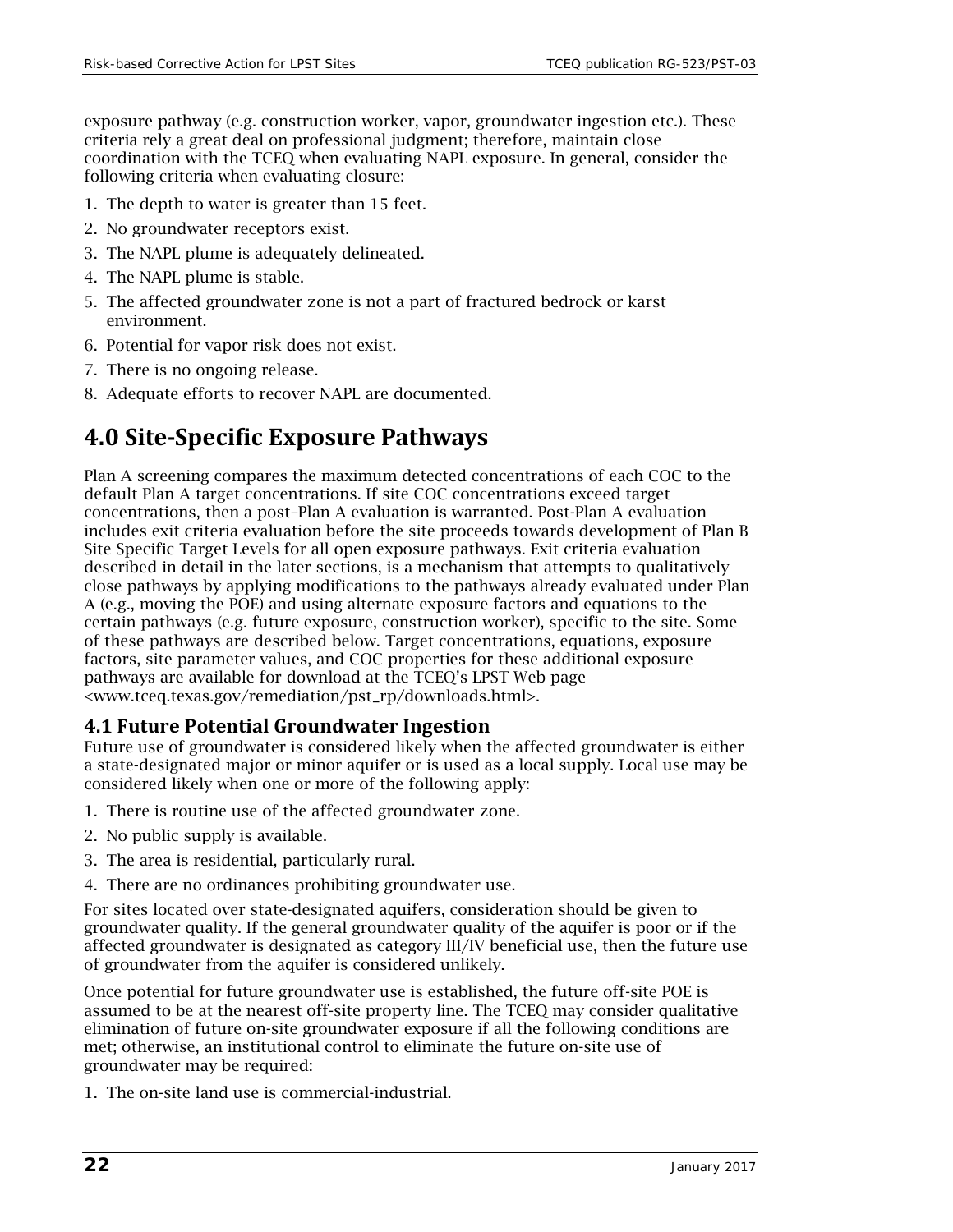- 2. There is a municipal water source available (not sourced from the affected groundwater zone).
- 3. There is no history of commercial-industrial use of the affected groundwater zone within 1/2 mile of the site.

Target concentrations for future groundwater ingestion are based on alternate risk criteria with an individual risk level of  $1 \times 10^4$  for Class A, B, and C carcinogens, or a hazard quotient of 1 for non-carcinogens. Additionally, cumulative carcinogenic risk and hazard index values should not exceed  $1 \times 10^4$  and 1, respectively. The Most Likely Exposure factors (MLEs) for the appropriate land use are used to calculate the target concentrations. Target concentrations apply throughout the entire extent of the plume if on-site future ingestion cannot be qualitatively eliminated.

### <span id="page-22-0"></span>**4.2 Threatened Irrigation Wells**

In this document, *irrigation well* refers to a well used solely for landscape irrigation.

If irrigation wells are screened within or are in hydrological connection with the impacted groundwater zone, then target concentrations must be met before the POE (irrigation well); however, it is not necessary to meet them throughout the dissolvedphase plume.

Evaluation of this pathway includes consideration of incidental groundwater ingestion, dermal contact, and vapor inhalation. Target concentrations are based on an individual risk level of  $1 \times 10^{-5}$  for Class A, B, and C carcinogens, or a hazard quotient of 1 for noncarcinogens. Additionally, cumulative carcinogenic risk and hazard index values should not exceed  $1 \times 10^{-4}$  and 1 respectively.

### <span id="page-22-2"></span><span id="page-22-1"></span>**4.3 Construction Worker Exposure**

4.3.1 Soil

Potential construction worker exposure must be considered at depths of 15 feet or less below ground surface (or within the typical construction depth) in areas where construction is likely; however, the pathway does not apply to saturated soils. Subsurface utility areas are the minimum default POEs for the construction-worker exposure pathway. Also, evaluate other areas where subsurface construction activities are planned or are likely to occur, such as transportation rights-of-way, subsurface utility easements, and planned construction areas.

Target concentrations are based on the risk associated with ingestion and inhalation of COCs, as well as dermal contact. When the construction worker is exposed to both the soil and the groundwater pathways, the target concentrations should be based on cumulative risk from the soil and groundwater pathways.

Target concentrations are based on an individual risk level of  $1 \times 10^6$  for Class A and B carcinogens and  $1 \times 10^{-5}$  for Class C carcinogens, or a hazard quotient of 1 for noncarcinogens.

#### <span id="page-22-3"></span>4.3.2 Groundwater

Construction worker exposure to groundwater must be considered when the depth to groundwater is less than 15 feet below ground surface, or within the typical construction depth for the area. Target concentrations are based on time-averaged COC concentrations in the excavation area. This adjustment accounts for the rate of COC volatilization from the excavation being greater than the rate groundwater flow resupplies COCs to the excavation area. The concentration of volatile COCs in the pit water is assumed to decrease over the exposure period. The POE should be assumed to be located at subsurface utility areas as well as transportation rights-of-way, subsurface utility easements, and planned construction areas.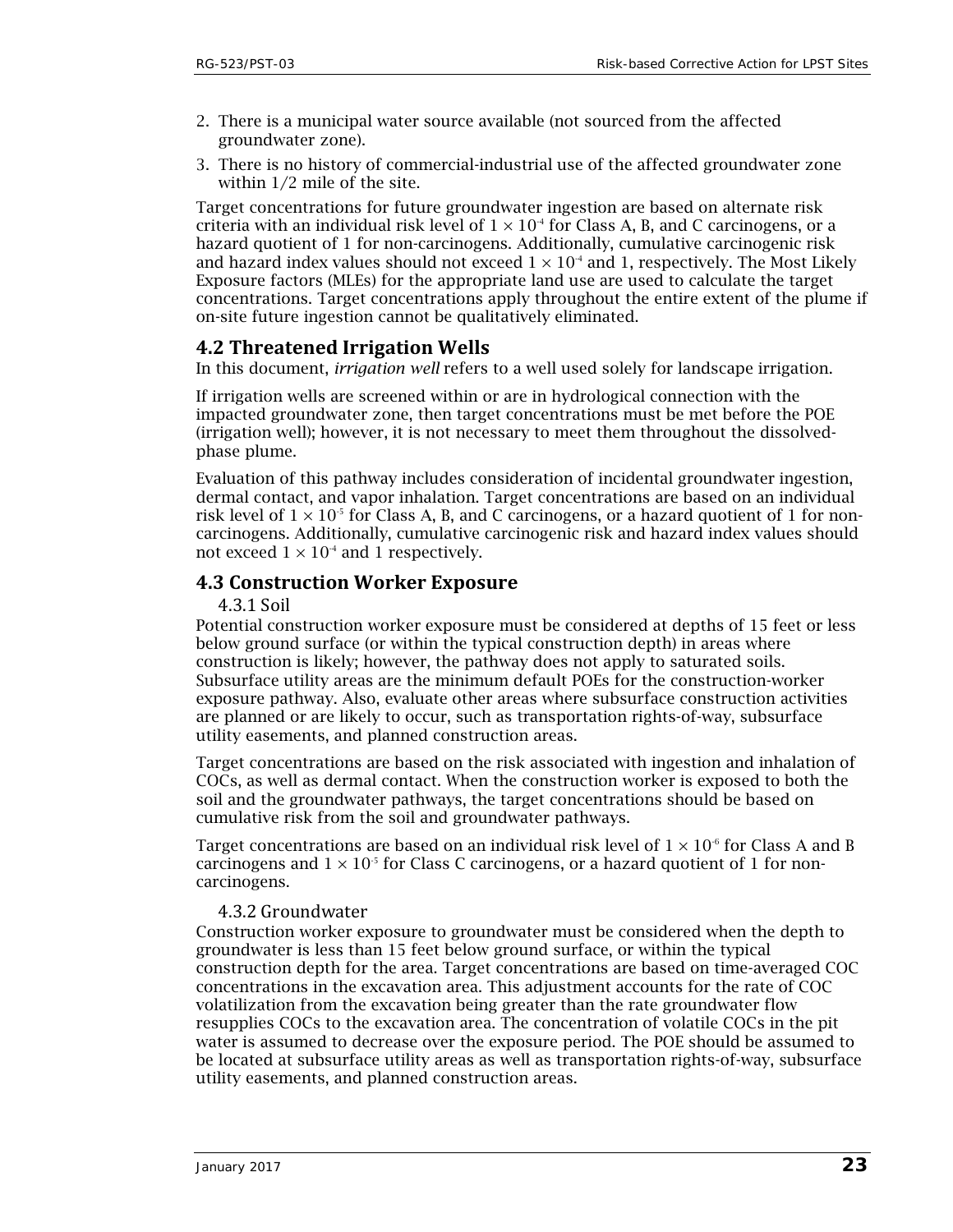The construction worker exposure pathway assumes combined exposure via inhalation of volatiles from the groundwater and dermal contact with groundwater. When the construction worker is exposed to both the soil and the groundwater pathways, the target concentrations should be based on cumulative risk from the soil and groundwater pathways. Consideration of the inhalation exposure pathway is only necessary for those COCs with a Henry's Law constant greater than  $10^5$  atm-m<sup>3</sup>/mole and a molecular weight of less than 200 grams/mole.

Target concentrations are based on an individual risk level of  $1 \times 10^{-6}$  for Class A and B carcinogens or  $1 \times 10^{-5}$  for Class C carcinogens, or a hazard quotient of 1 for COCs that affect the same target organ.

# <span id="page-23-0"></span>**5.0 Exit Criteria Evaluation**

Following the Plan A evaluation, the site should be evaluated under the Exit Criteria. The objective of such evaluation is to close lower-risk sites quickly and efficiently (preferably before a Plan B evaluation). The Exit Criteria flowcharts are based on a Bureau of Economic Geology (BEG) study (Mace, et al., 1997) and apply only to releases of petroleum (e.g., gasoline, diesel). Hazardous-substance releases must comply with Plan A or Plan B target concentrations with respect to delineation and remediation standards. In addition, the flowcharts do not address special concerns that may be present at certain sites such as nuisance conditions, utility impacts, etc. Any such concerns must be resolved before evaluating if closure is appropriate under Exit Criteria.

The Exit Criteria evaluation focuses on sites where exposure potential is low, for example, a commercial area with extensive impervious surface cover and a municipal water supply not sourced from the affected groundwater zone. The impacted or threatened groundwater zone at such sites is not typically targeted for groundwater supply. Using the Exit Criteria, these types of sites are often able to close relatively quickly after the risk-based assessment and plume-stability monitoring.

Figures 3, 4, and 5 present the Exit Criteria flowcharts for evaluating when site closure may be appropriate. The Exit Criteria evaluation is an iterative process that should be repeated after each phase of corrective action. When using the flowcharts, the term *site* refers to all properties affected by the release. *Closure* refers to closure of the pathway, not closure of the case. Only when all pathways can be closed is site closure appropriate. A reference to "further corrective action" could be a Plan B evaluation, site cleanup (engineered or natural attenuation), or possible implementation of a control (institutional or engineered).

When NAPL is present and recovery is ongoing, the remaining pathways should continue to be evaluated.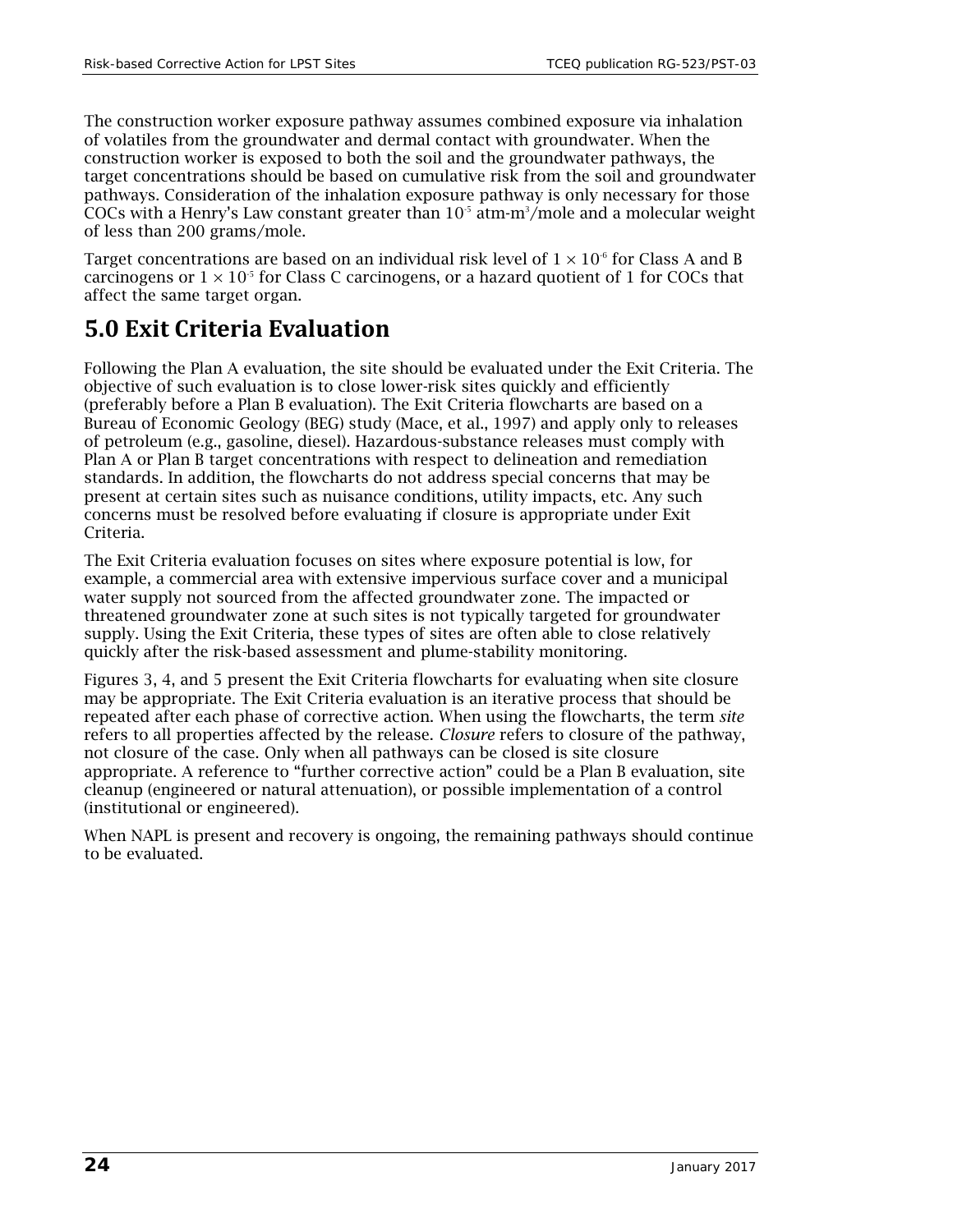<span id="page-24-0"></span>

**Figure 3. Groundwater Pathways (wells, aquifers, surface water, etc.). See also Figure 4.**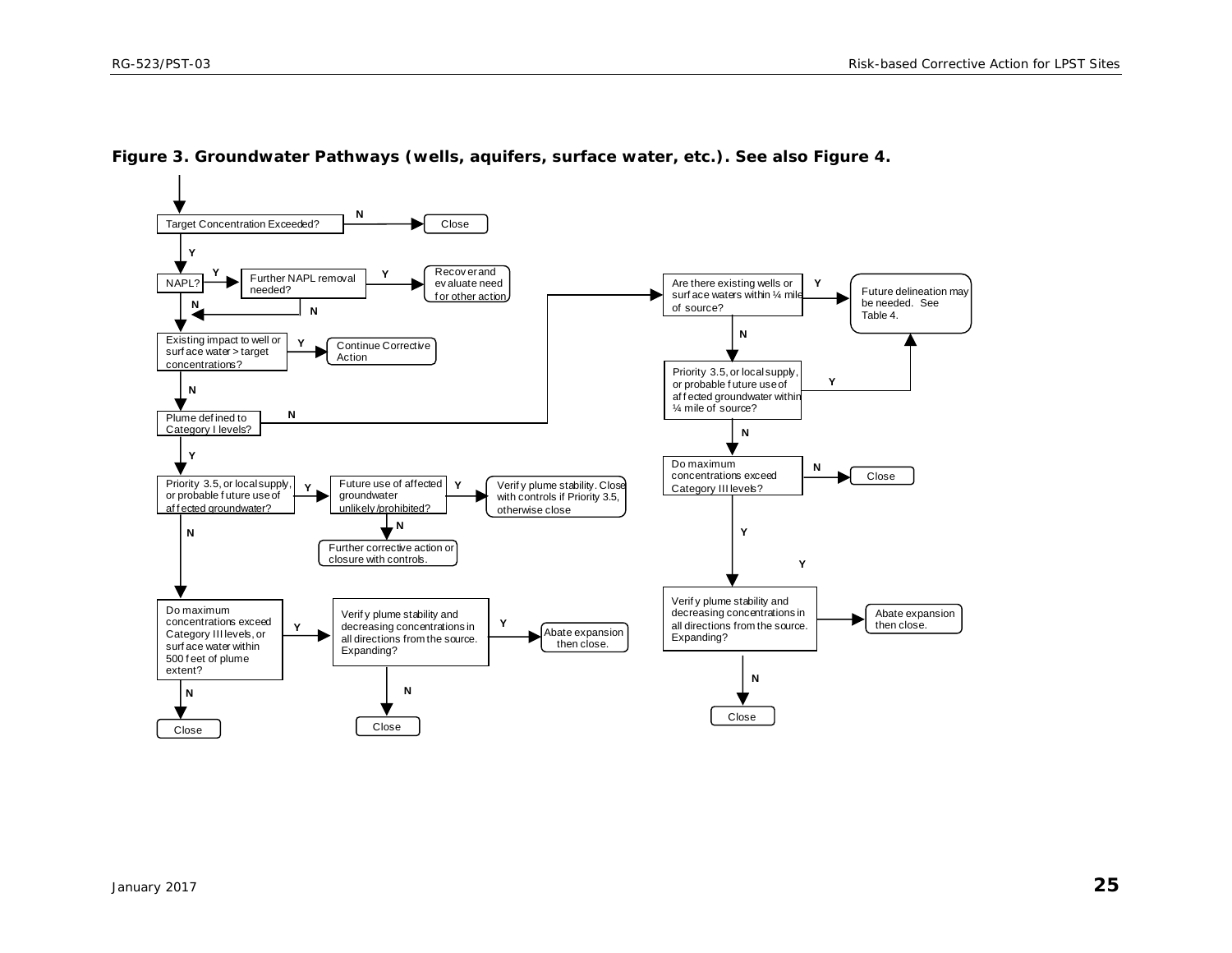#### **Figure 4. Groundwater Pathways (construction workers). See also Figure 3.**

Groundwater Depth < 15 Feet, or Within Typical Construction Depth

<span id="page-25-0"></span>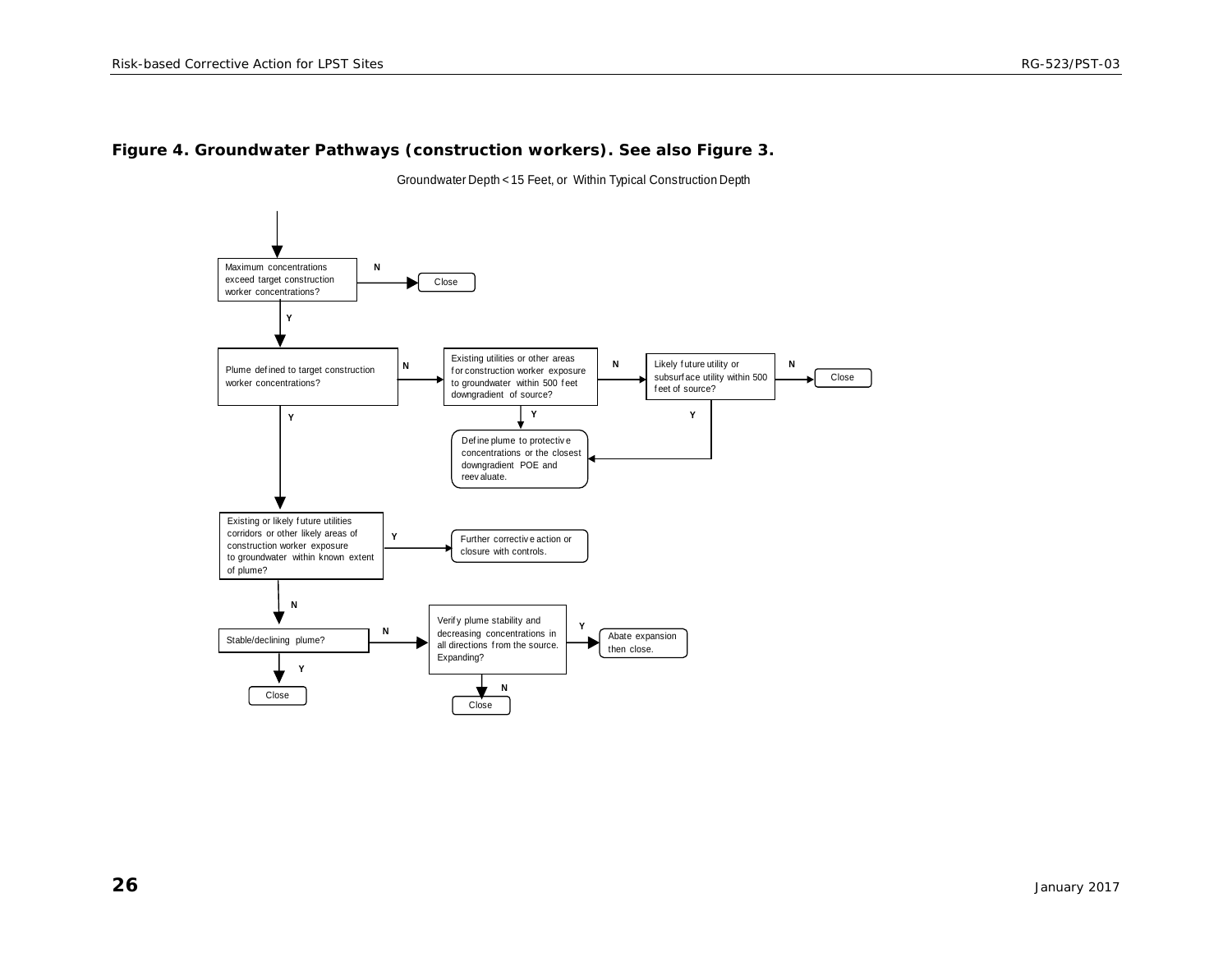#### **Figure 5. Soil Pathways.**

<span id="page-26-0"></span>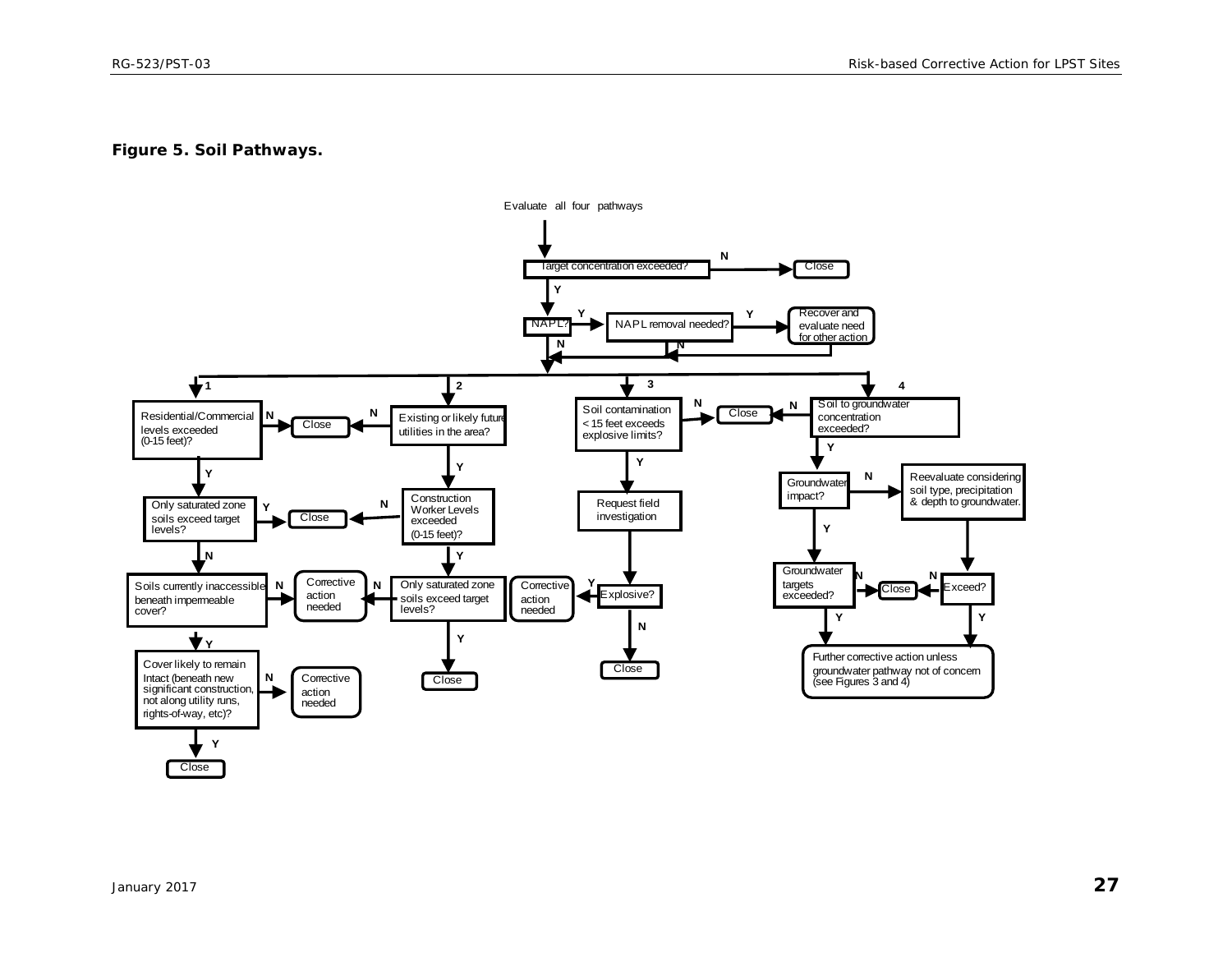# <span id="page-27-0"></span>**5.1 Closure Following a Single Groundwater Sampling Event**

In certain instances, site closure may be appropriate when only a single groundwater sampling event has been conducted. Use criteria presented in Table 7 to determine when this option can be considered.

| Impact:<br><b>Soils</b><br>Only | <b>Impact: Soils</b><br>and<br>Groundwater | <b>Target</b><br><b>Soil</b><br><b>Levels</b><br><b>Meta</b> | <b>Target Soil</b><br>Levels Met <sup>a</sup> | <b>Target</b><br>Groundwater<br>Levels Met <sup>a,c</sup> | <b>Historical</b><br><b>Release</b> <sup>d</sup> | <b>No</b><br><b>Wells</b><br>Within | N <sub>o</sub><br><b>Surface</b><br><b>Waters</b><br>Within <sup>e</sup> | <b>Municipal</b><br><b>Water</b><br><b>Supply</b><br>Available <sup>f</sup> | Priority         |
|---------------------------------|--------------------------------------------|--------------------------------------------------------------|-----------------------------------------------|-----------------------------------------------------------|--------------------------------------------------|-------------------------------------|--------------------------------------------------------------------------|-----------------------------------------------------------------------------|------------------|
|                                 |                                            | Human<br>Health                                              | Soil to<br>Groundwater <sup>b</sup>           |                                                           |                                                  |                                     |                                                                          |                                                                             |                  |
| X                               |                                            | X                                                            | $\boldsymbol{X}$                              |                                                           |                                                  |                                     |                                                                          |                                                                             | 4.2              |
| X                               |                                            | X                                                            |                                               |                                                           | X                                                | 500 ft.                             | 500 ft.                                                                  | X                                                                           | 4.2              |
|                                 | X                                          | X                                                            | $\boldsymbol{X}$                              | X                                                         | X                                                | 500 ft.                             | 500 ft.                                                                  | X                                                                           | 4.1              |
|                                 | X                                          | X                                                            | $\boldsymbol{X}$                              | X                                                         | X                                                | $1/4$ mile                          | $1/4$ mile                                                               | X                                                                           | 3.5 <sup>g</sup> |

<span id="page-27-2"></span>**Table 7. Potential Closure Following a Single Sampling Event.**

#### **NOTES**

- No NAPL.
- *<sup>b</sup>* Vertical delineation should be complete, appropriate, and demonstrate generally declining concentrations with depth. Additionally soil samples should be representative, and there should be no concerns regarding preferential pathways (e.g., fractured bedrock, karst).
- *<sup>c</sup>* Groundwater must be Category I–III. If Category IV groundwater, and Category III standards exceeded, then additional monitoring or evaluation is warranted to ensure there is no other hazard.
- *<sup>d</sup>* Historical releases generally have static or declining conditions. (Recent releases could be considered if known to be minor)
- *e* Groundwater-to-surface water interconnection should be likely.<br>
The municipal supply is not the affected groundwater body.
- The municipal supply is not the affected groundwater body.
- Or local supply.

# <span id="page-27-1"></span>**5.2 Verifying Plume Stability**

Documentation of plume stability and declining concentrations with distance from the source must be completed under all scenarios, except when the site meets closure under single monitoring event as indicated in Table 7. At least four consecutive quarterly groundwater monitoring events are required to sufficiently document subsurface conditions. Consider a groundwater COC plume to be stable or declining if its area is not increasing. This may be demonstrated when the concentrations in perimeter monitoring points are showing a stable or declining trend, recognizing natural variability in field conditions, environmental samples and analysis. Consider stable or declining trends in plume data to support site closure.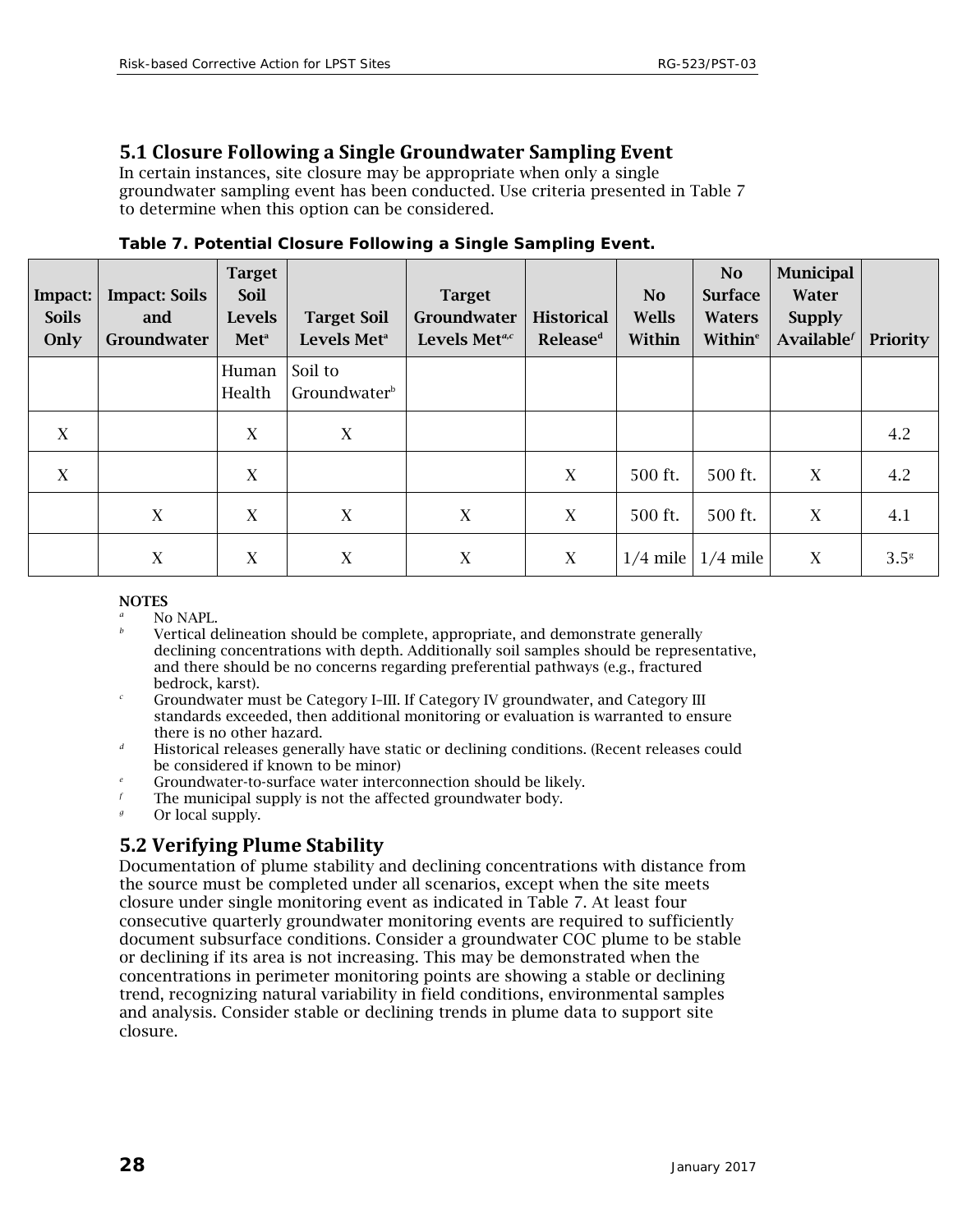# <span id="page-28-0"></span>**6.0 Plan B Target Concentrations and Screening**

Conduct a Plan B evaluation if after completing the Plan A and Exit Criteria evaluation, exposure pathways remain open. Plan B is typically focused on a narrower set of COCs and exposure pathways relative to the evaluations conducted under Plan A or the Exit Criteria. Plan B should only be used to evaluate complete or potentially complete exposure pathways.

The Plan B evaluation must consider the fate and transport of the contaminants in soil, air, and water and potential human exposure under current and future conditions. Contaminant fate and transport models should only be used when necessary. Modeling evaluations are not needed to estimate exposure-point concentrations for the direct-contact groundwater pathways when site groundwater monitoring data are adequate to document that the contaminant plume is in a steady or declining state, and the POE is not affected by concentrations that exceed health-protective limits. If the plume is in a steady state or declining, then there is potential for exposure only if there is a current or likely future POE within the limits of the contaminant plume. Points of exposure beyond the limits of steady-state or declining plumes generally should not be considered potential receptors. All modeling conclusions should be substantiated through monitoring data. When modeling outputs and monitoring data conflict, decisions should be based on the monitoring data.

### <span id="page-28-1"></span>**6.1 Site-Specific Target Levels**

Under Plan B, site-specific target levels (SSTLs) are set either by moving the POE or by substituting site-specific data for the default soil, groundwater, or source-area parameters assumed in calculating Plan A target concentrations.

Target concentrations for groundwater-ingestion pathways are based on the same individual risk level for carcinogens, and same hazard quotient for noncarcinogens as Plan A. Additionally, the cumulative carcinogenic risk must not exceed  $1 \times 10^4$  for carcinogens and the hazard index must not exceed one for noncarcinogens. Reasonable Maximum Exposure (RME) factors are applicable for current exposure; Most Likely Exposure (MLE) factors are applicable for potential future exposure when calculating the target concentrations.

For soil exposure pathways and other non-ingestion groundwater exposure pathways, substitute one or more of the default soil or groundwater or source-area parameters assumed to calculate Plan A target concentrations with site-specific values and calculate Plan B SSTLs. The SSTLs apply at their respective exposure pathway-specific POEs.

### <span id="page-28-2"></span>**6.2 Exposure Pathways**

The applicable exposure pathways and parameters are the same as for Plan A, including the construction-worker and irrigation-well exposure pathways; however, only the COCs and exposure pathways that did not screen out under Plan A or the Exit Criteria should be evaluated under Plan B. Plan B distinguishes between current and potential future exposures when selecting the applicable exposure factors, and applicable risk levels for calculating target groundwater ingestion concentrations.

### <span id="page-28-3"></span>**6.3 Points of Exposure (POE)**

The groundwater ingestion POE under Plan A is considered at every point within the entire extent of COC-affected groundwater. Flexibility is available under Plan B; however, take site factors into consideration to adjust the groundwater-ingestion POE location. For example, karst systems are not likely candidates for alternate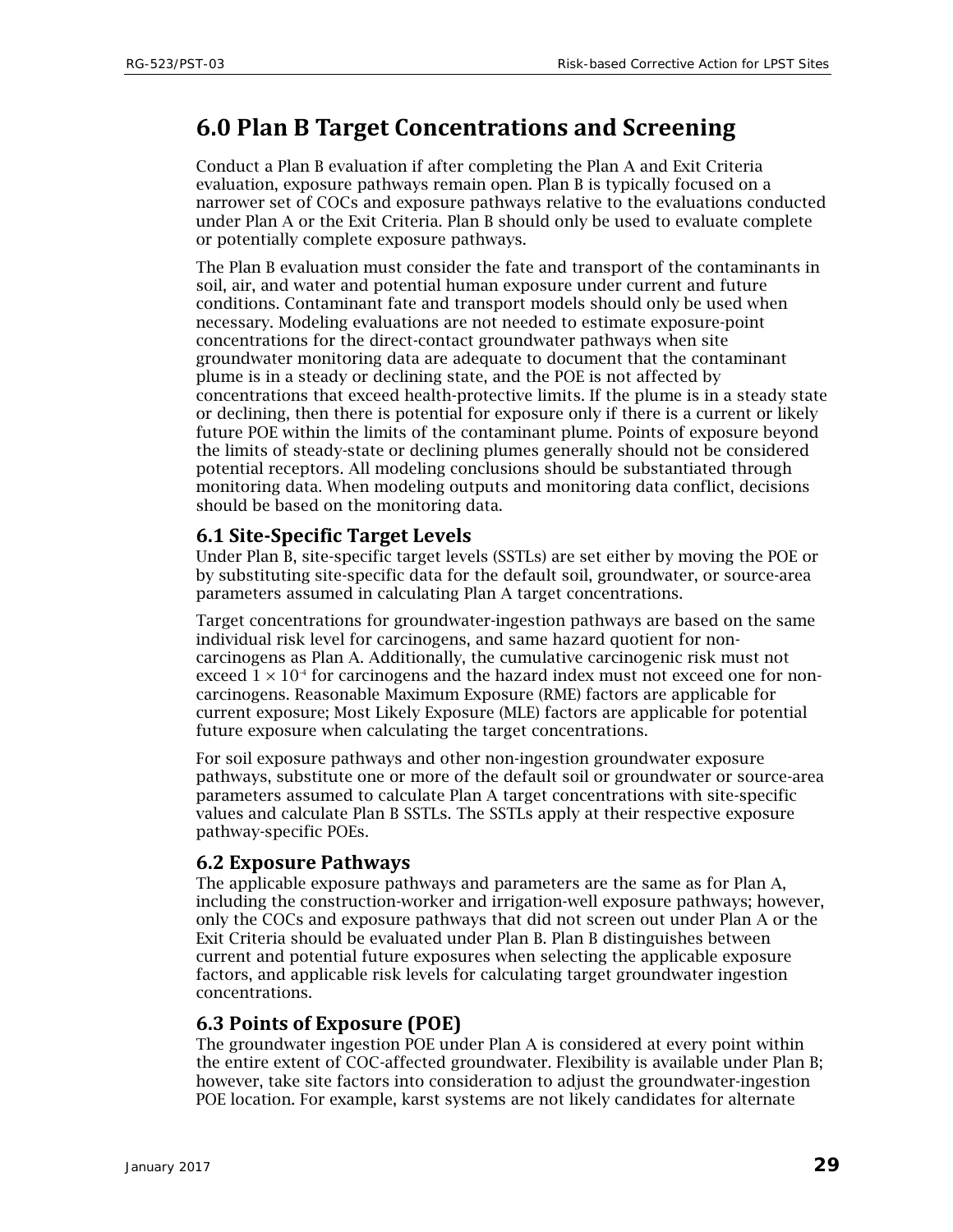POE locations. Proper selection of groundwater ingestion POEs under Plan B depends on the presence of water-supply wells, the nature of the affected groundwater zone, and land use. Set a POE at each affected or threatened water supply well (for current exposure). If a state-designated major or minor aquifer or local supply is impacted, but there are no current impacted or threatened watersupply wells, set the future potential POE at the nearest downgradient off-site property line, which may be across a street (see Figure 6).

For groundwater discharging to surface water, set the POE at a point up gradient of, but near, the surface water body.

For residential and commercial-industrial soil ingestion, set the POE at the soil COC source area. For exposure due to inhalation of volatile COC emissions from soil, set the POE at the soil COC source area within the upper 2 feet of soil (0–2 feet below grade). When on-site commercial-industrial land use is assumed, and COCs extend off-site onto residential property, also set a POE at the closest property line to demonstrate target concentrations are met off-site. When using physical controls such as impermeable surfaces to prevent exposure to impacted soils, set soil POEs at the limit of the physical control to demonstrate that target concentrations are met beyond the limits of the physical control.

<span id="page-29-1"></span>



### <span id="page-29-0"></span>**6.4 Plan B Screen**

Once the Plan B SSTLs have been determined, calculate the cumulative risk and hazard index in order to verify the additive effect of multiple COCs and multiple exposure pathways, even those that were previously closed under Plan A screening or exit criteria evaluation. The cumulative carcinogen risks for each COC and each exposure pathway contributing to exposure of the same individual for the same period should not exceed  $1 \times 10^{-4}$ . The total hazard index for each COC affecting the same target organ for each exposure pathway should not exceed 1. If the established SSTLs are of acceptable risk, compare site concentrations to the Plan B SSTLs. If SSTLs are met, pursue site closure; otherwise, remediate the site to the established SSTLs or implement an institutional control to restrict potential exposure. If site conditions subsequently change and the potential future POE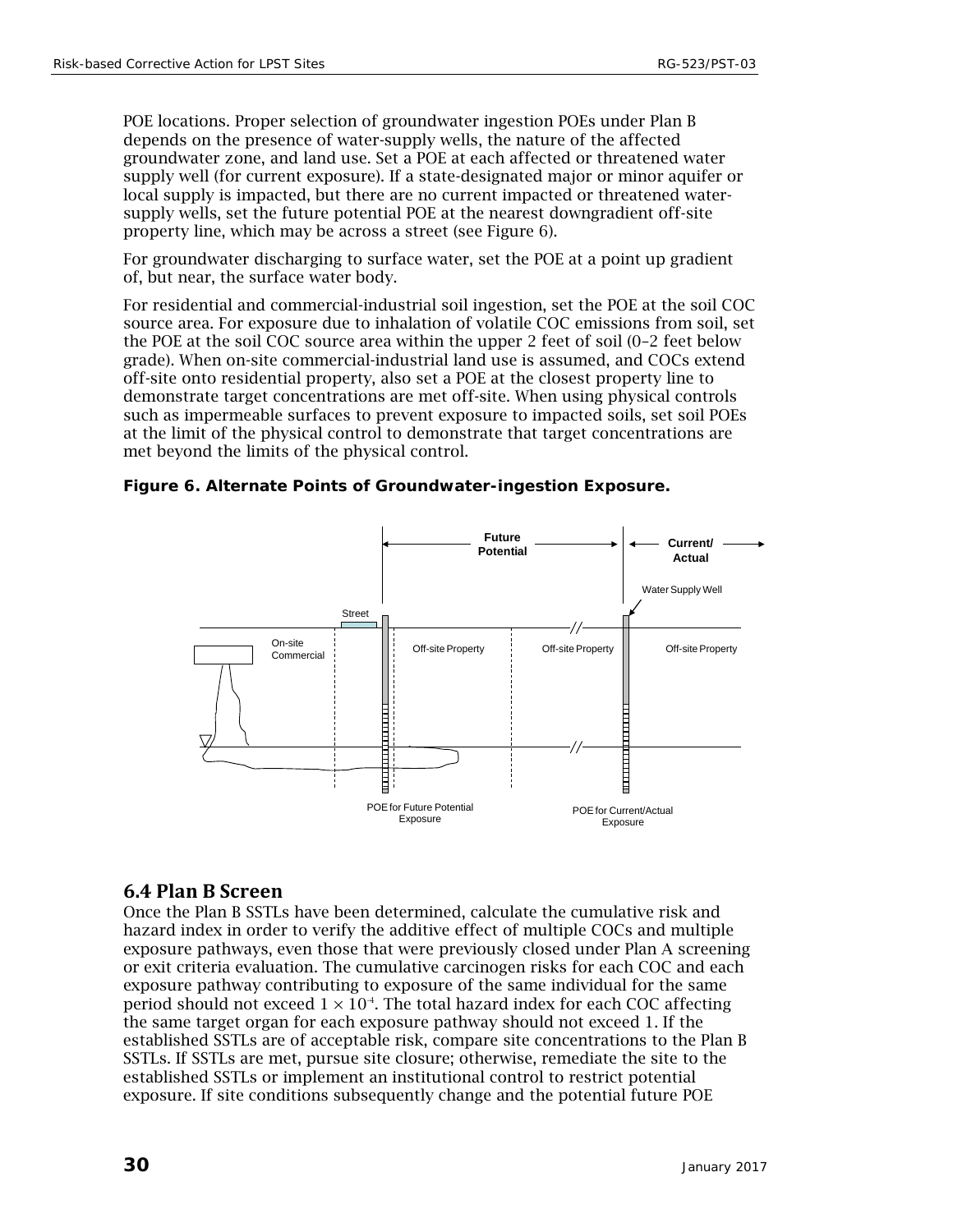becomes a current POE, the risk evaluation must be revised appropriately and the need for corrective action re-assessed.

# <span id="page-30-0"></span>**7.0 Institutional Controls**

It may be appropriate to place an institutional control on a property to prevent potential future exposure. Land owner approval is needed prior to proposing institutional control. Model institutional control language is provided in 30 TAC Section 334.208. The owner and operator, or the agency, may recommend the specific conditions of the institutional control. In the event the agency and the owner and operator are unable to agree upon a suitable institutional control, then the agency will require target concentrations to be established so as to eliminate a need for an institutional control. TCEQ approval is required before filing the institutional control in the property records. The TCEQ must receive a certified copy of the filed institutional control stamped by the county clerk before granting site closure.

# <span id="page-30-1"></span>**8.0 Glossary**

Affected Property: The area defined by the extent of migration of the chemicals of concern.

Attenuation: The reduction in concentrations of chemical(s)s of concern in the environment with distance and time due to processes such as diffusion, dispersion, absorption, chemical degradation, biodegradation etc.

Beneficial Use: The designated use of the groundwater resource in an area defined by virtue of its resources and quality.

Biodegradation: The reduction in total mass and concentration of chemicals of concern due to the biological processes by bacteria in the environment.

Carcinogen: Substances which have been classified for human carcinogenic risk based on the United States Environmental Protection Agency's Weight of Evidence System of Carcinogenicity as one of the following:

(A) Group A--Human Carcinogen

(B) Group B--Probable Human Carcinogen

(C) Group C--Possible Human Carcinogen

Chemicals of Concern: Specific constituent of petroleum that the agency has identified for evaluation due to its toxicological effects.

Commercial/Industrial: Any real property or portion of a property not currently being used for human habitation or for other purposes with a similar potential for human exposure.

Compliance Point: Location(s) selected between the source area(s) and the potential exposure point(s) where concentrations of regulated substances must be at or below the determined target concentrations in media (for example, groundwater, air, soil).

Corrective Action: The sequence of actions that include site assessment, remedial action, and monitoring to get the release incident to closure.

Engineering Controls: Modifications to a site or facility (for example, slurry walls, capping, point of use water treatment) to reduce or eliminate the potential for exposure to a regulated substance.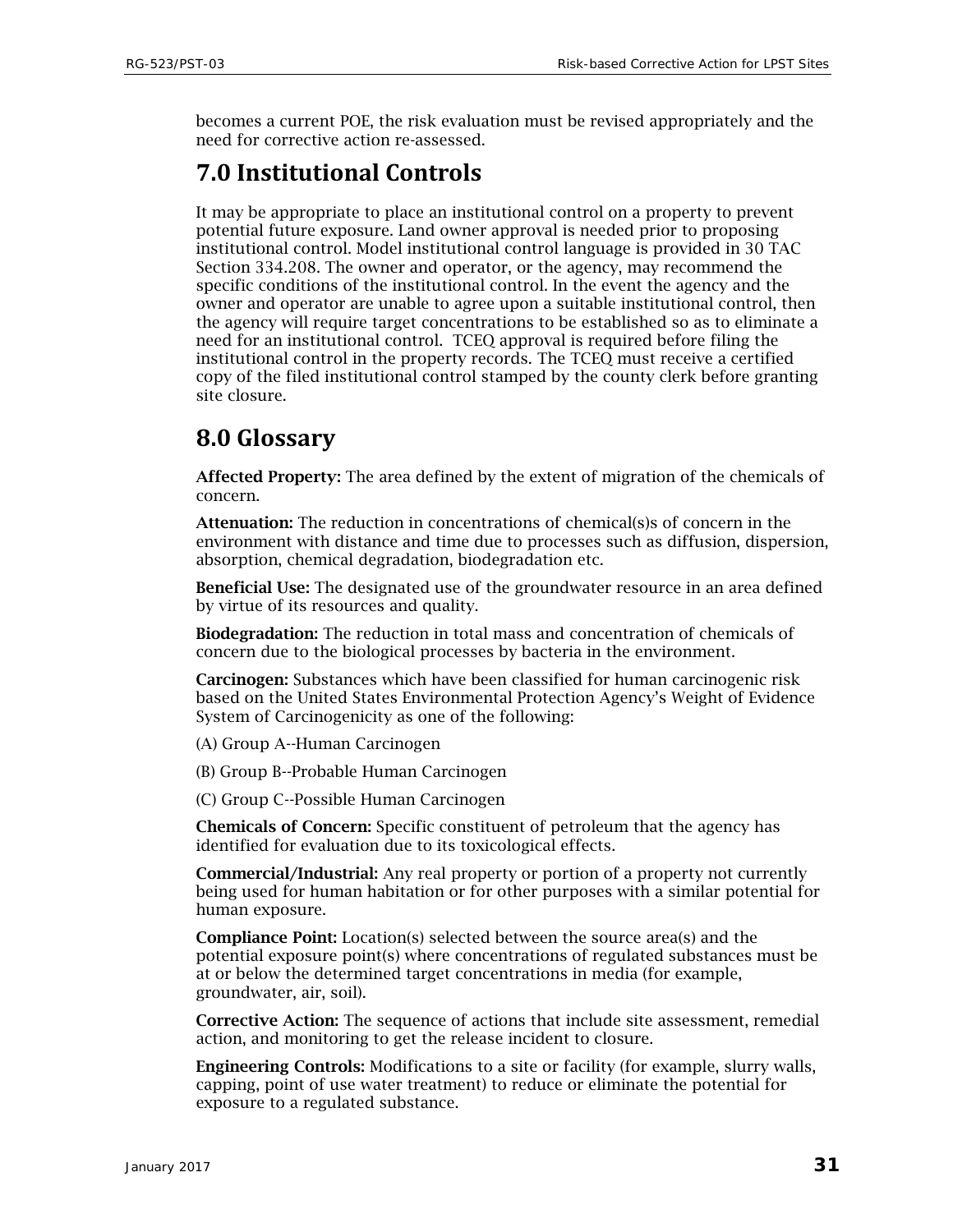Exit Criteria: A mechanism that screens incomplete exposure pathways.

Exposure Pathway: The course a regulated substance takes from a source to an exposed organism. An exposure pathway describes a unique mechanism by which an individual or population is exposed to chemicals at or originating from a leaking storage tank site. Each exposure pathway includes a source, an exposure point, and an exposure route. If the exposure point differs from the source, a transport mechanism must also be present.

Facility: The property containing the source of the release of chemicals of concern.

Fate and Transport Models: An estimate of contaminant concentration with time and distance based on a quantitative estimate of chemical mobility and persistence developed using pre-set or site-specific information in conjunction with analysis of transport mechanisms such as advection, dispersion, and diffusion and/or a quantitative estimate of biodegradation processes.

Hazard Index: The sum of two or more hazard quotients for multiple regulated substances and/or multiple exposure pathways which impact the same target organ or act by the same method of toxicity.

Hazard Quotient: The ratio of a single substance exposure level over a specific time period to a reference dose for that substance derived from a similar exposure period.

Institutional Control: Legally binding instruments to control or eliminate an otherwise viable exposure pathway to ensure that exposure to remaining regulated substances is reduced to a human health and environmentally protective level. Institutional controls may include record notice, land use restrictions, land access restrictions and controls, or other legally binding and practically feasible instrument.

Maximum Contaminant Level or MCL: The maximum concentration in water of a regulated substance established by the United States Environmental Protection Agency under Section 141 of the Federal Safe Drinking Water Act.

Most Likely Exposure Factors: Mid-range exposure factors to be used in dose estimation equations in situations when there is a credible chance for future exposure to chemical of concern exists.

Nonaqueous Phase Liquid: Measurable petroleum product that is present in free phase.

Plan A: A risk based analysis to develop non-site specific/default target levels using conservative factors and fate and transport models for various potential exposure pathways.

Plan B: A risk based analysis to develop site specific target levels using site specific factors and conditions for all complete exposure pathways.

Point of Exposure: The point at which an individual or population may come in contact with a chemical of concern originating from a site.

Receptor: Persons, structures, utilities, surface waters, and water supply wells that are or may be adversely affected by a release.

Reasonable Maximum Exposure Factors: Combination of upper-bound and midrange exposure factors to be used in dose estimation equations to provide a result which represents an exposure scenario that is both protective and reasonable; not the worst case.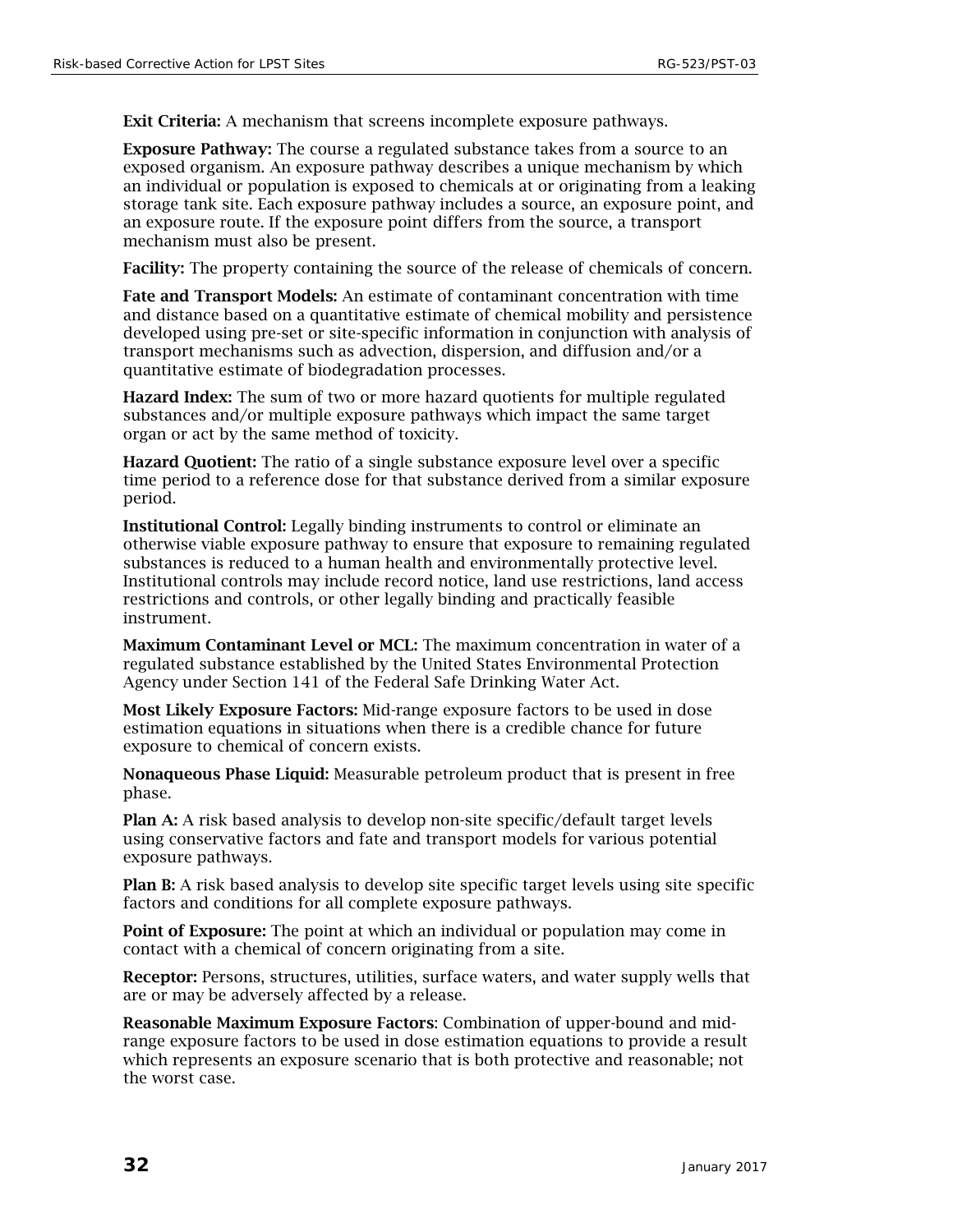Residential: Property used for dwellings such as single family houses and multifamily apartments, children's homes and nursing homes. Because of the similarity of exposure potential and the sensitive nature of the potentially exposed population, day care facilities, educational facilities, hospitals, parks and like facilities shall also be considered "residential."

Remediation: Activities conducted to protect human health, safety, and the environment including evaluating risk, making no-further-action determinations, monitoring institutional controls, engineering controls, and designing and operating cleanup equipment.

Risk Assessment: An analysis of the potential for adverse health effects caused by a chemical of concern from a site and to determine the need for remedial action or the development of target levels where remedial action is required.

Risk Based Corrective Action: A streamlined approach to the corrective action integrating exposure and risk to ensure that appropriate remedies are selected to protect human health and environment.

Site Specific Target Levels: Risk based cleanup levels established for a chemical of concern from Plan B assessment.

Source Area: The location of NAPL or highest soil and groundwater concentrations of the chemical(s) of concern. This includes contaminants that act as a reservoir for migration to groundwater, surface water, air, or as a source for direct exposure.

Subsurface Soils: Unconsolidated soils located within the unsaturated zone at a depth greater than 2 feet below ground level.

Surface Soils: Unconsolidated soils located within the unsaturated zone at a depth 0-2 feet below ground surface.

Target Risk: The level of concern used in exposure equations to calculate an allowable concentration of chemical of concern at the Point of Exposure.

Target Concentrations: Also known as "Target Levels are Site-specific" and "chemical-specific concentration" for affected media (for example, soil, air, groundwater, surface water) that are protective of human health and safety, and the environment

Utilities: Generally includes subsurface pipeline networks for electricity, natural gas, water, telephone and sewage.

# <span id="page-32-0"></span>**9.0 References**

- American Conference of Governmental Industrial Hygienists., 1991. 1991–1992 Threshold Limit Values for Chemical Substances and Physical Agents and Biological Exposure Indices. Research Triangle Park, NC: RTP Library.
- Feenstra, S., D.M. MacKay, and J.A. Cherry, 1991. A method for assessing residual NAPL based on organic chemical concentrations in soil samples. *Ground Water Monitoring Review*. Volume 11, Issue 2, May 1991: 128–36.
- George, P.G., R.E. Mace, and R. Petrossian. *Aquifers of Texas.* Report 380. Austin: Texas Water Development Board.
- Mace, R.E., et al. 1997. Extent, Mass, and Duration of Hydrocarbon Plumes from Leaking Petroleum Storage Tank Sites in Texas. Geologic Circular 97-1. Bureau of Economic Geology, University of Texas at Austin.